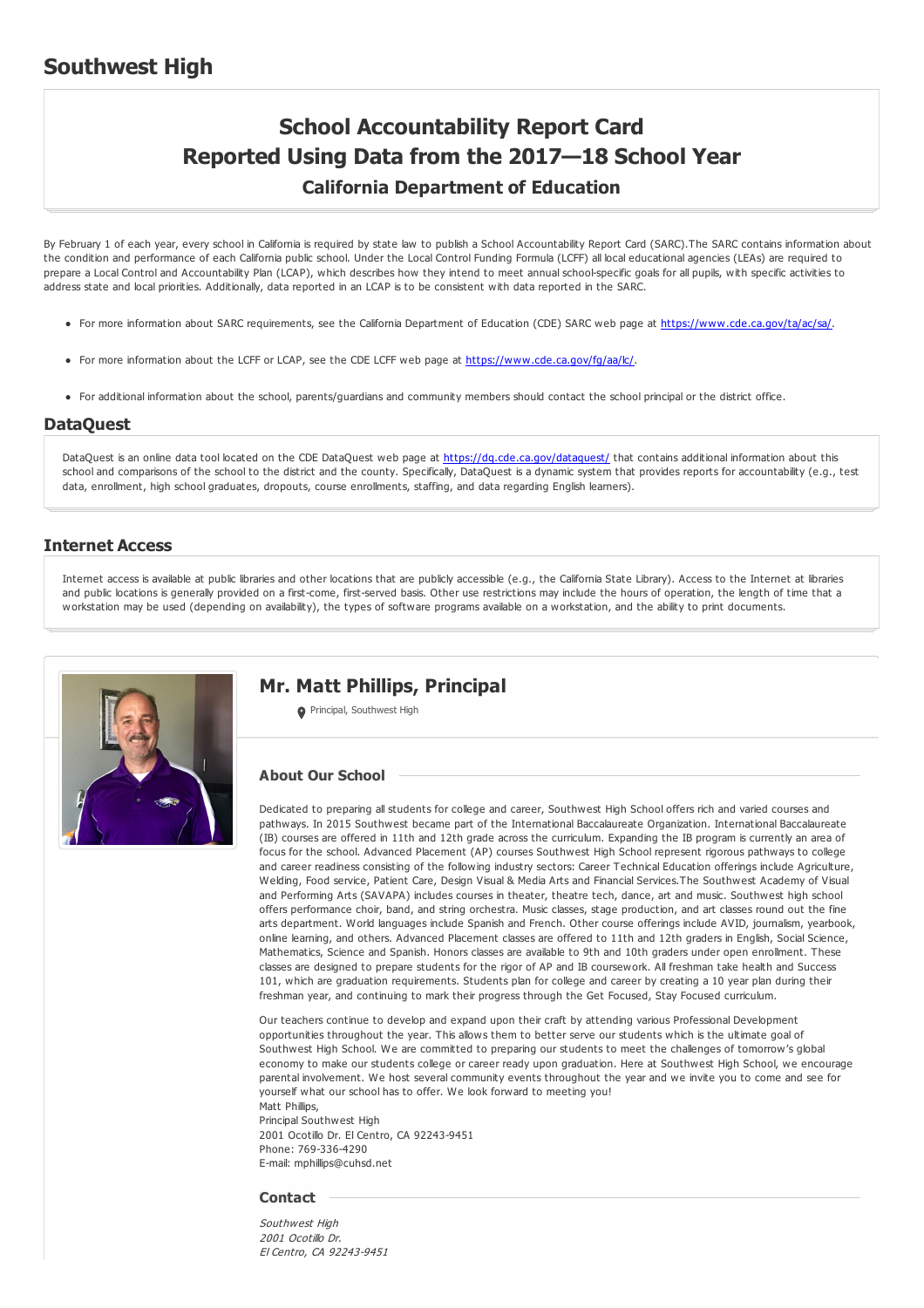Phone: 769-336-4290 E-mail: [mphillips@cuhsd.net](mailto:mphillips@cuhsd.net)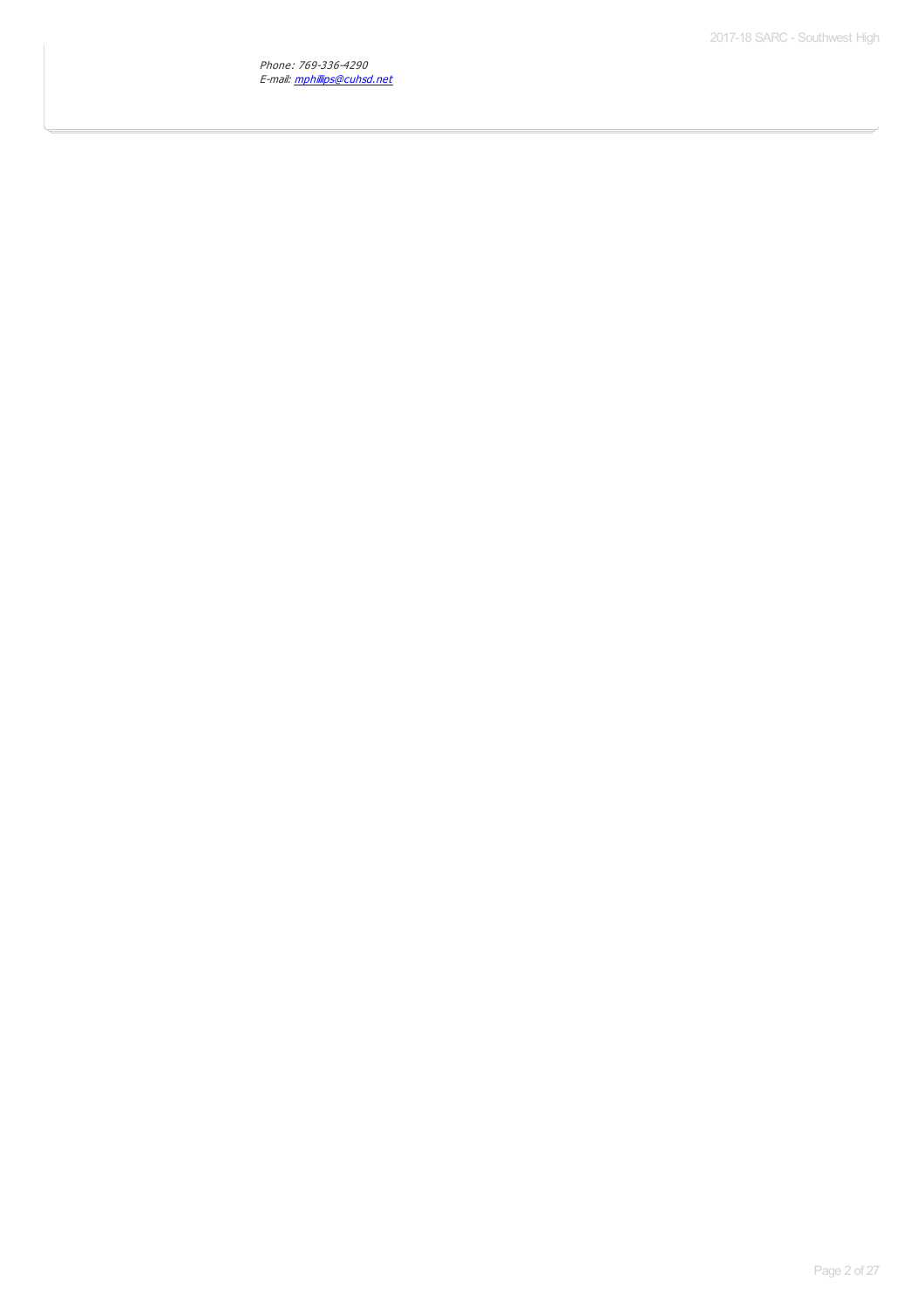# **About This School**

### **Contact Information (School Year 2018—19)**

| District Contact Information (School Year 2018-19) |                    |  |  |
|----------------------------------------------------|--------------------|--|--|
| <b>District Name</b>                               | Central Union High |  |  |
| <b>Phone Number</b>                                | (760) 336-4500     |  |  |
| Superintendent                                     | Renato Monta�o     |  |  |
| <b>E-mail Address</b>                              | rmontano@cuhsd.net |  |  |
| <b>Web Site</b>                                    | www.cuhsd.net      |  |  |

|                                                     | School Contact Information (School Year 2018-19) |
|-----------------------------------------------------|--------------------------------------------------|
| <b>School Name</b>                                  | Southwest High                                   |
| <b>Street</b>                                       | 2001 Ocotillo Dr.                                |
| City, State, Zip                                    | El Centro, Ca, 92243-9451                        |
| <b>Phone Number</b>                                 | 769-336-4290                                     |
| <b>Principal</b>                                    | Mr. Matt Phillips, Principal                     |
| <b>E-mail Address</b>                               | mphillips@cuhsd.net                              |
| County-District-School 13631151330133<br>(CDS) Code |                                                  |

Last updated: 1/7/2019

### **School Description and Mission Statement (School Year 2018—19)**

#### **SHS Mission Statement and Student Goals**

Southwest High School, with the support of families and the surrounding community, is dedicated to providing an educational environment where students are challenged, excellence is expected and differences are valued.

**EAGLES will exhibit PRIDE:** 1.) Personal responsibility 2.) Respect 3.) Integrity 4.) Determination 5.) Excellence

**School Description**: Southwest High School is located in the Imperial Valley in the city of El Centro, a community of 44,364 residents. It is situated in the southeast corner of California and is bordered by Baja California, Mexico, to the south, Riverside County to the north, Yuma County, Arizona, to the east and San Diego County to the west. Imperial County is the ninth largest county in California covering 4,200+ square miles of desert sand, rugged mountains and 600,000 acres of high quality farmland. Agriculture is the second largest employer while government comprises the greatest percentage of the county's work force. The nearest urban United States city is San Diego which is 120 miles to the west with a population of over 1,300,000. The border city of Mexicali is twelve miles away with a population of over 1,000,000. The two Imperial County ports of entry are among the busiest in the nation.

The United Census Bureau information indicates that almost 24.9% of the city residents live below the poverty level as compared to a state-wide level of 13.3%. In May 2018 statistics from the Bureau of Labor Statistics indicate the city's unemployment rate to be 11.8% and that of the Imperial County to be 15.8%. The Latino population represents more than 82.7% of the residents in the county and 75.7% of the families speak a language other than English at home. Southwest represents an increasing variety of ethnic groups with an enrollment (2017-2018) of 2,161 students in grades nine through twelve. The ethnic breakdown includes 91.9% Hispanic, 4.4 % White, .6% African-American, 1.2% Asian-American, .0% American Indian or Alaska Native and .0% Native Hawaiian/Pacific Islander. Over 25.3% of the students are identified as English Learners (ELs) and 7.4% are students identified with a disability. Over 73.8% of our students are eligible for free or reduced lunches and their families are considered low-income. The campus reflects the cultural and socioeconomic makeup of the community.

Last updated: 1/24/2019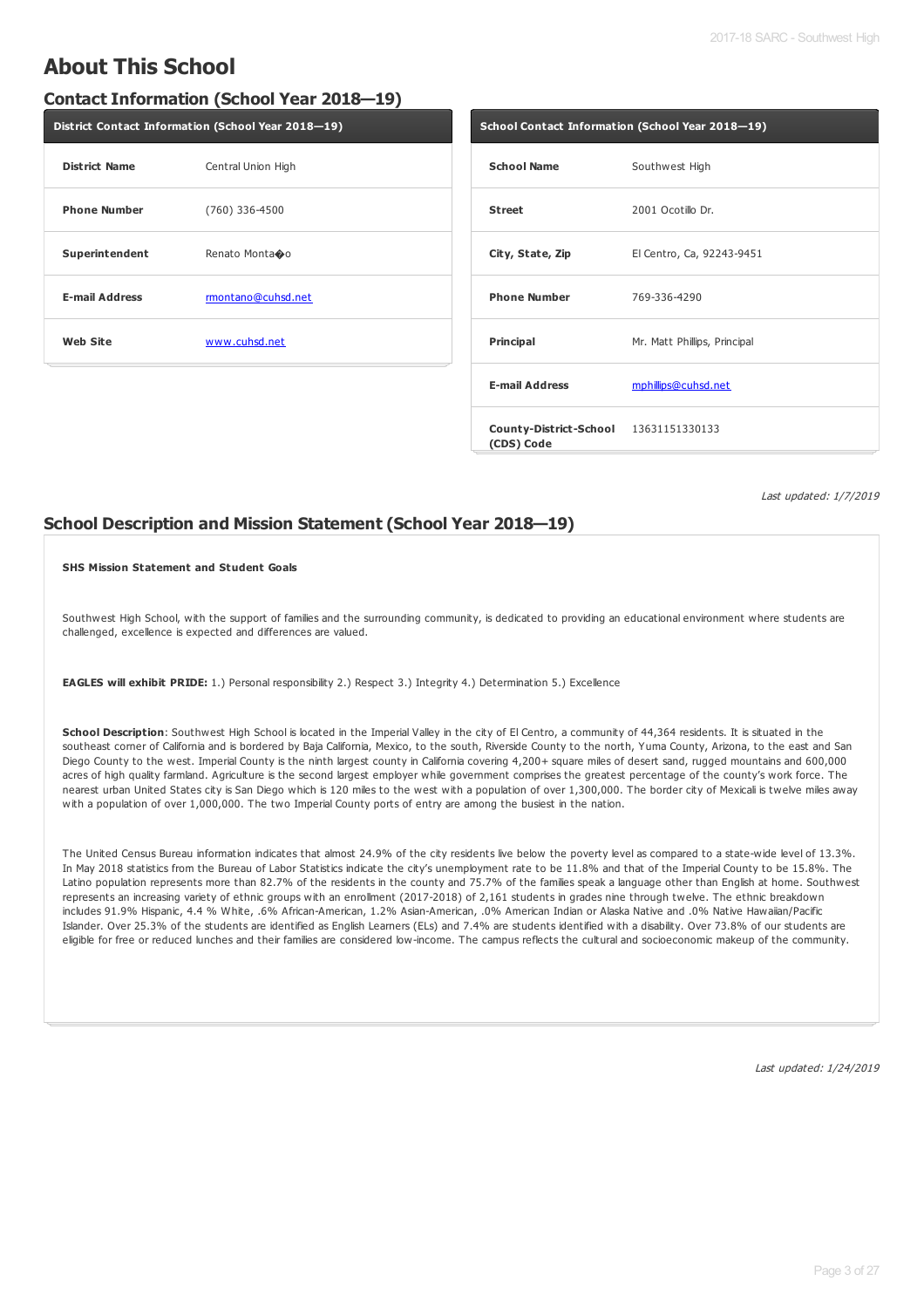## **Student Enrollment by Grade Level (School Year 2017—18)**

| <b>Grade Level</b>      | <b>Number of Students</b> |
|-------------------------|---------------------------|
| Grade 9                 | 586                       |
| Grade 10                | 559                       |
| Grade 11                | 534                       |
| Grade 12                | 482                       |
| <b>Total Enrollment</b> | 2161                      |



Last updated: 12/17/2018

## **Student Enrollment by Student Group (School Year 2017—18)**

| <b>Student Group</b>                | <b>Percent of Total Enrollment</b> |
|-------------------------------------|------------------------------------|
| Black or African American           | 0.6%                               |
| American Indian or Alaska Native    | 0/6                                |
| Asian                               | $1.2 \%$                           |
| Filipino                            | $0.0\%$                            |
| Hispanic or Latino                  | 91.9%                              |
| Native Hawaiian or Pacific Islander | $0.0\%$                            |
| White                               | $4.4\%$                            |
| Two or More Races                   | $0.1 \%$                           |
| Other                               | 1.8%                               |
| <b>Student Group (Other)</b>        | <b>Percent of Total Enrollment</b> |
| Socioeconomically Disadvantaged     | 73.8 %                             |
| English Learners                    | 25.3%                              |
| Students with Disabilities          | 7.4%                               |
| Foster Youth                        | 0.5%                               |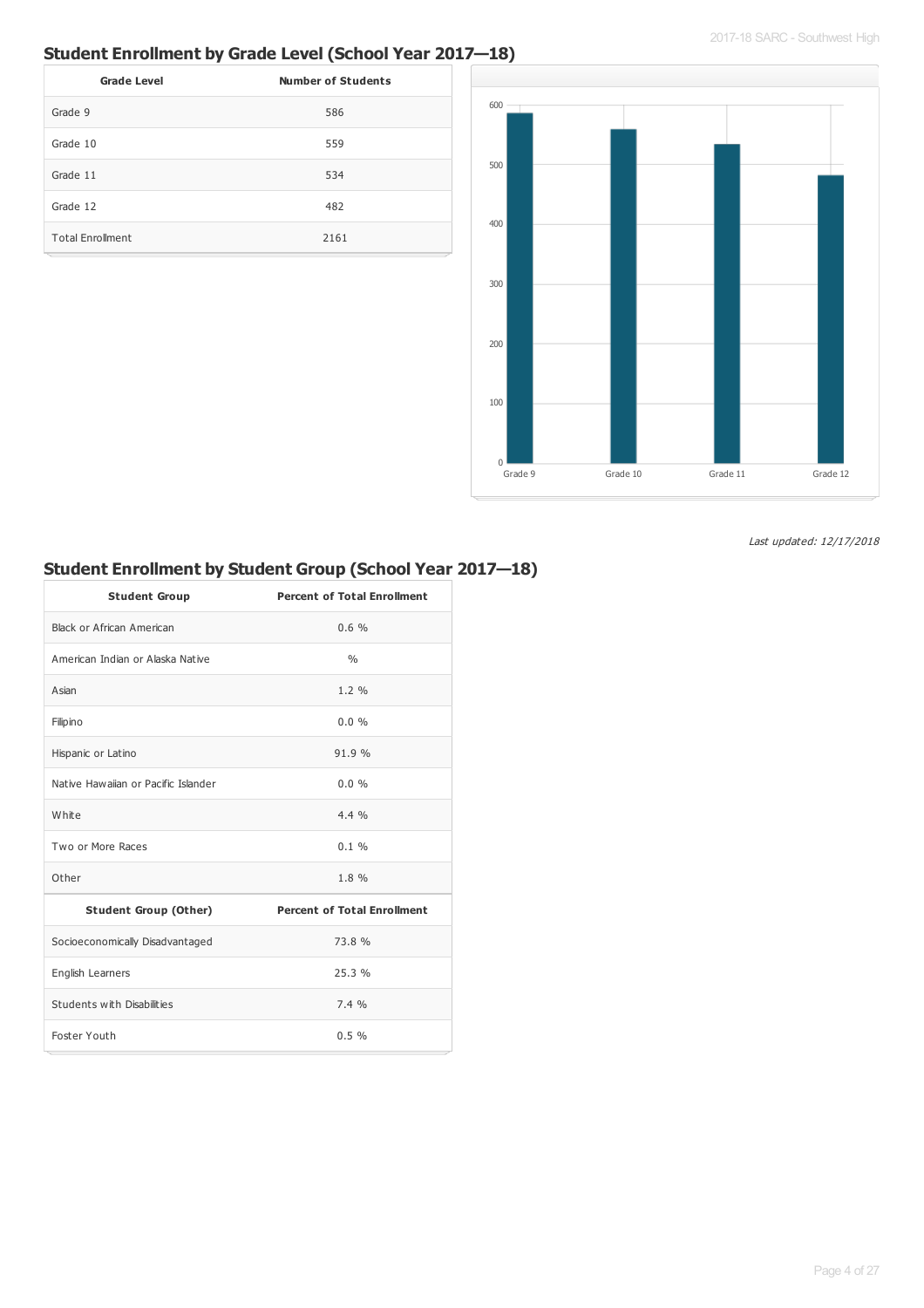# **A. Conditions of Learning**

# **State Priority: Basic**

The SARC provides the following information relevant to the State priority: Basic (Priority 1):

- Degree to which teachers are appropriately assigned and fully credentialed in the subject area and for the pupils they are teaching;
- Pupils have access to standards-aligned instructional materials; and
- School facilities are maintained in good repair

### **Teacher Credentials**

| <b>Teachers</b>                                                                   | School<br>2016<br>$-17$ | School<br>2017<br>$-18$ | School<br>2018<br>$-19$ | <b>District</b><br>$2018 -$<br>19 |
|-----------------------------------------------------------------------------------|-------------------------|-------------------------|-------------------------|-----------------------------------|
| With Full Credential                                                              | 88                      | 87                      | 91                      | 186                               |
| Without Full Credential                                                           | 3                       | 5                       | $\overline{4}$          | 10                                |
| Teachers Teaching Outside Subject<br>Area of Competence (with full<br>credential) | 3                       | 8                       | 10                      | 26                                |



Last updated: 1/14/2019

## **Teacher Misassignments and Vacant Teacher Positions**

| <b>Indicator</b>                                  | $2016 -$<br>17 | $2017 -$<br>18 | $2018 -$<br>19 |
|---------------------------------------------------|----------------|----------------|----------------|
| Misassignments of Teachers of English<br>Learners | 0              | U              | $\Omega$       |
| Total Teacher Misassignments*                     | 0              | O              | 0              |
| Vacant Teacher Positions                          | 0              |                | 0              |



Note: "Misassignments" refers to the number of positions filled by teachers who lack legal authorization to teach that grade level, subject area, student group, etc. \* Total Teacher Misassignments includes the number of Misassignments of Teachers of English Learners.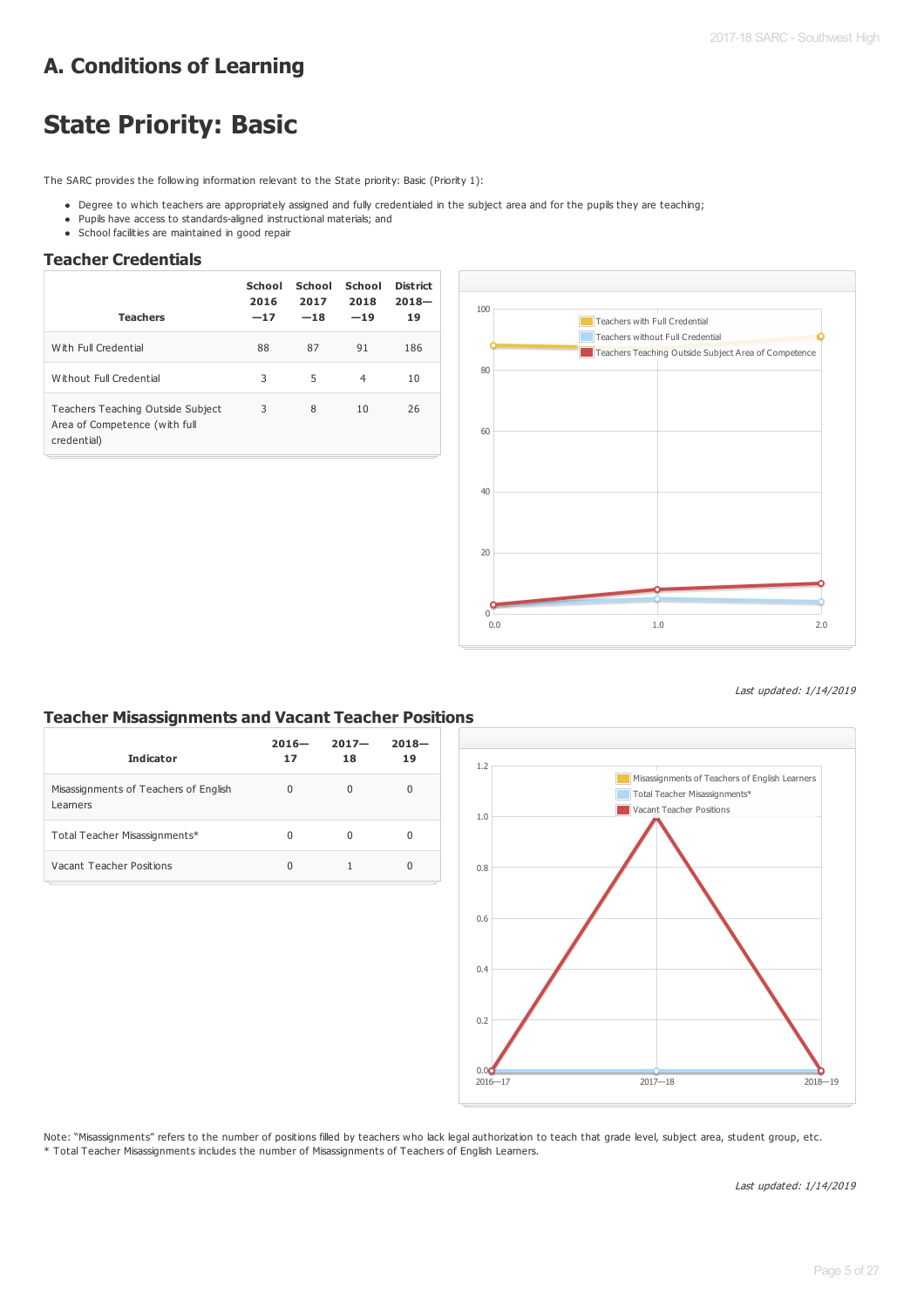## **Quality, Currency, Availability of Textbooks and Instructional Materials (School Year 2018—19)**

Year and month in which the data were collected: January 2019

| Subject          | Textbooks and Instructional Materials/year of Adoption                                                     | <b>From Most Recent</b><br>Adoption? | <b>Percent Students Lacking Own</b><br><b>Assigned Copy</b> |
|------------------|------------------------------------------------------------------------------------------------------------|--------------------------------------|-------------------------------------------------------------|
| Reading/Language |                                                                                                            | Yes                                  | $0.0 \%$                                                    |
| Arts             | English 9                                                                                                  |                                      |                                                             |
|                  | My Perspectives English Language Arts grade 9 - Pearson (2017)                                             |                                      |                                                             |
|                  | Volume 1 & 2 Consumable Workbook                                                                           |                                      |                                                             |
|                  | <b>English 9 Honors</b>                                                                                    |                                      |                                                             |
|                  | Springboard English Language Arts Consumable Workbook Grade 9 (2017)                                       |                                      |                                                             |
|                  | College Board<br>English 10                                                                                |                                      |                                                             |
|                  | My Perspectives English Language Arts grade 10 - Pearson (2017)                                            |                                      |                                                             |
|                  | Volume 1 & 2 Consumable Workbook                                                                           |                                      |                                                             |
|                  | <b>English 10 Honors</b>                                                                                   |                                      |                                                             |
|                  | SpringBoard English Language Arts Consumable Workbook Grade 10 (2017)                                      |                                      |                                                             |
|                  | College Board                                                                                              |                                      |                                                             |
|                  | English 11                                                                                                 |                                      |                                                             |
|                  | My Perspectives English Language Arts grade 10 - Pearson (2017)                                            |                                      |                                                             |
|                  | Volume 1 & 2 Consumable Workbook                                                                           |                                      |                                                             |
|                  | <b>ERWC</b>                                                                                                |                                      |                                                             |
|                  | Kindle Paperwhite - Amazon (2013)                                                                          |                                      |                                                             |
|                  | Expository Reading and Writing Course 2nd Ed. - California State University                                |                                      |                                                             |
|                  | (2013)                                                                                                     |                                      |                                                             |
|                  | AP English 11 grade                                                                                        |                                      |                                                             |
|                  | Literature: An introduction to fiction, poetry, and Drama 9th edition - Pearson                            |                                      |                                                             |
|                  | Longman (2005)                                                                                             |                                      |                                                             |
|                  | Literature: An introduction to fiction, poetry, drama, and writing 5th edition -<br>Pearson Longman (2009) |                                      |                                                             |
|                  | AP English 12 grade                                                                                        |                                      |                                                             |
|                  | Everyday Use: Rhetoric at work in reading and writing AP ED. - Pearson                                     |                                      |                                                             |
|                  | Longman (2005)                                                                                             |                                      |                                                             |
|                  | Reading Rhetorically: brief edition 2nd Edition - Pearson Longman (2007)                                   |                                      |                                                             |
|                  | 50 Essays: A Portable Anthology - Bedford/St. Martins (2004)                                               |                                      |                                                             |
|                  | 50 Essays: A Portable Anthology 3rd edition - Bedford/St. Martins (2011)                                   |                                      |                                                             |
|                  | 50 Essays: A Portable Anthology 4th edition -Bedford/St. Martins (2014)                                    |                                      |                                                             |
|                  | Everything's an argument: with readings 3rd edition - Bedford/St. Martins                                  |                                      |                                                             |
|                  | (2004)                                                                                                     |                                      |                                                             |
|                  | Everything's an argument: with readings 6th edition - Bedford/St. Martins<br>(2006)                        |                                      |                                                             |
|                  | <b>Creative writing</b>                                                                                    |                                      |                                                             |
|                  | Texts and Contexts: A contemn approach to college writing - Thompson                                       |                                      |                                                             |
|                  | Wadsworth (2006)                                                                                           |                                      |                                                             |
|                  | <b>IB English</b>                                                                                          |                                      |                                                             |
|                  | 50 Essays: A Portable Anthology 4th edition - Bedford/St. Martins (2014)                                   |                                      |                                                             |
|                  | 50 Essays: A Portable Anthology 5th Edition - Bedford/St Martins (2012)                                    |                                      |                                                             |
|                  | English A: Language & Literature Course Companion - Oxford University Press                                |                                      |                                                             |
|                  | (2012)                                                                                                     |                                      |                                                             |
|                  | English A: Language and Literature Skills and Practice - Oxford University Press                           |                                      |                                                             |
|                  | (2012)                                                                                                     |                                      |                                                             |
|                  | English B: Course book - Oxford University Press (2012)                                                    |                                      |                                                             |
|                  | English B: Skills and Practice - Oxford University Press (2012)                                            |                                      |                                                             |
|                  | Kindle Paperwhite - Amazon (2013)<br><b>IB TOK New</b>                                                     |                                      |                                                             |
|                  | Theory of Knowledge for IB Diploma Programme - Oxford University Press                                     |                                      |                                                             |
|                  | (2013)                                                                                                     |                                      |                                                             |
|                  | <b>ELD</b>                                                                                                 |                                      |                                                             |
|                  | Edge Interactive Practice Book (Fundamentals) - NAT'L Geographic School                                    |                                      |                                                             |
|                  | (2008)                                                                                                     |                                      |                                                             |
|                  | EDGE Reading, Writing & Language Level A (New) - NAT'L Geographic School                                   |                                      |                                                             |
|                  | (2014)                                                                                                     |                                      |                                                             |
|                  | EDGE Reading Writing & Language Level (B New) - AT'L Geographic School                                     |                                      |                                                             |
|                  | (2014)                                                                                                     |                                      |                                                             |
|                  |                                                                                                            |                                      |                                                             |
|                  |                                                                                                            |                                      |                                                             |
| Mathematics      |                                                                                                            | Yes                                  | $0.0 \%$                                                    |
|                  | Algebra 1 and 2:                                                                                           |                                      |                                                             |

Algebra 1 Common Core Edition ©2014 Algebra 1 Common Core Edition ©2014 Online book Algebra 1 Spanish Ed Algebra 1 Common Core Edition ©2014 Algebra 1 Common Core Edition ©2014 Online book Algebra 2 Common Core Edition ©2014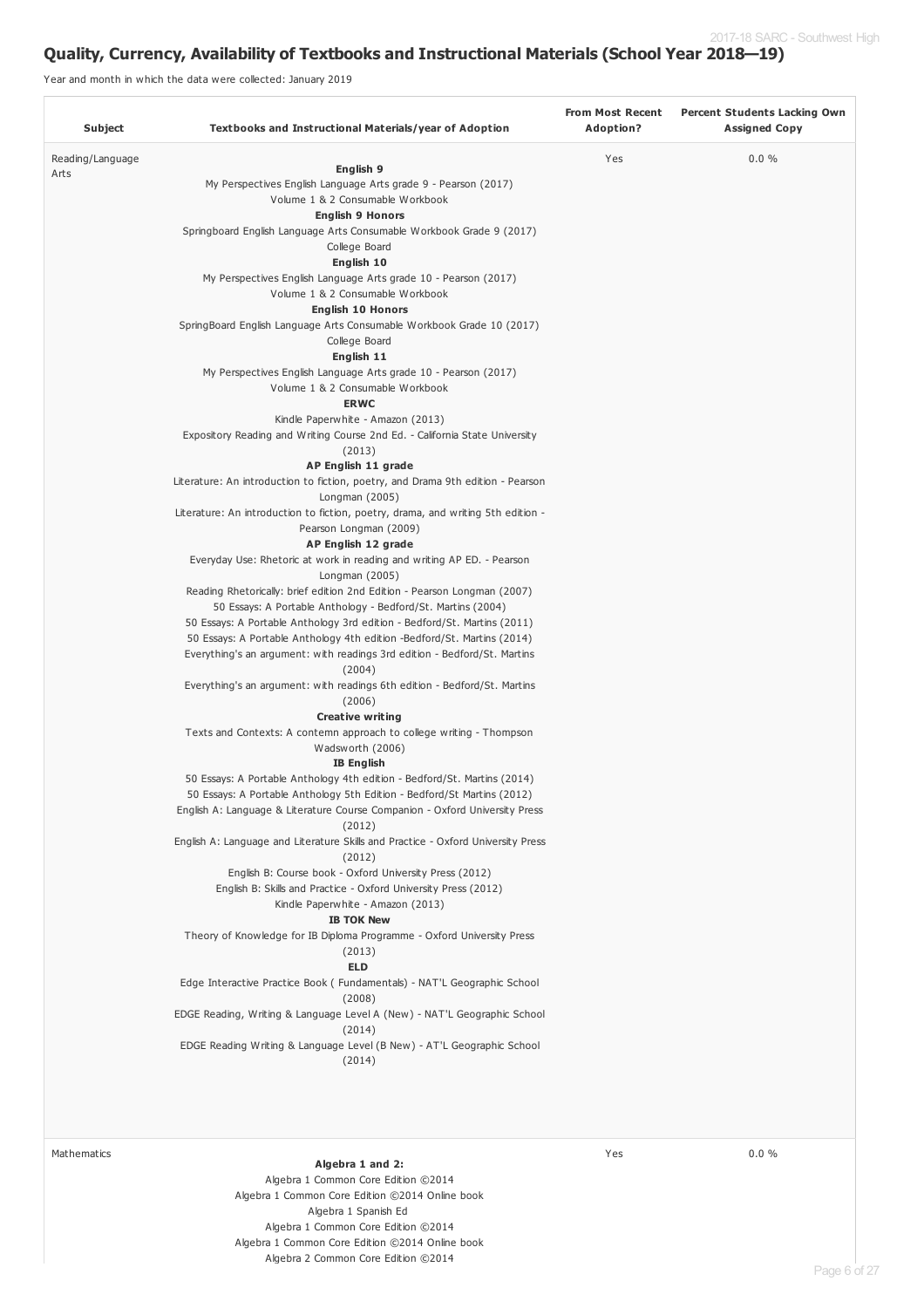|                               | Algebra 2 Common Core Edition ©2014 Online book<br>Geometry<br>Geometry Common Core Edition ©2014<br>Geometry Common Core Edition @2014 Online book<br>Applied Geometry<br>Geometry: Concepts and Skill (2005)<br>Geometry: Concepts and Skill (2003)<br>Geometry: Concepts and Skill (2005)<br>Pre-calculus, AP Calculus and AP Statistics<br>Pre-calculus Graphical, Numerical, Algebraic 7th Ed. (2007)<br>AP Calculus Graphical, Numerical, Algebraic 2007 3rd Ed.<br>AP Statistics - The practice of statistics 5th Edition (2015)<br><b>IB Mathematical Studies</b><br>HAESE Mathematics for the International student Math SL (2012)                                                                                                                                                                                                                                                                                                                                                                                                                                                                                                                                                                                                                                                                                                                                                                                                                                                                                                                                              |     |       |
|-------------------------------|------------------------------------------------------------------------------------------------------------------------------------------------------------------------------------------------------------------------------------------------------------------------------------------------------------------------------------------------------------------------------------------------------------------------------------------------------------------------------------------------------------------------------------------------------------------------------------------------------------------------------------------------------------------------------------------------------------------------------------------------------------------------------------------------------------------------------------------------------------------------------------------------------------------------------------------------------------------------------------------------------------------------------------------------------------------------------------------------------------------------------------------------------------------------------------------------------------------------------------------------------------------------------------------------------------------------------------------------------------------------------------------------------------------------------------------------------------------------------------------------------------------------------------------------------------------------------------------|-----|-------|
| Science                       | <b>Integrated Science</b><br>CA. Holt Integrated Physical Science - Holt, Rinehart and Winston (2007)<br>Earth Science, Biology, Chemistry<br>Biology: Dynamics of life - Glencoe (2005)<br>Biology Dynamics of life student CA ed. works 3 Discs - McGraw/Hill (2005)<br>Biology Spanish ed. - Biologia la Dinamica de la vida - McGraw/Hill (2004)<br>AP Biology - Campbell Biology AP 9th edition - Addison/Wesley (2011)<br>Chemistry - Prentice Hall Chemistry - Pearson/ Prentice Hall (2005)<br>Prentice Hall Chemistry Student Express 2CD-ROM set Textbook on CD-ROM -<br>Pearson/ Prentice Hall (2005)<br>AP Chemistry - Chemistry: The Central Science 13th Edition - Pearson/<br>Prentice Hall (2015)<br>Chemistry 5th Edition (Zumdahl) - Houghton-Mifflin (2000)<br><b>IB Chemistry</b><br>Chemistry HL Pearson 2nd Edition - Pearson (2014)<br>Physics, AP Physics<br>Physics: Principle and problems 2nd ed - Glencoe/McGraw (2002)<br>Physics: Principle and problems - Glencoe/McGraw (1995)<br>AP Physics - College Physics 10th Edition (includes webassign) - Cengage<br>Learning $(2015)$<br>College Physics Enhanced 7th edition (includes webassign) - Thomson (2006)<br><b>IB Physics</b><br>Physics Standard Level IB program 2nd Edition - Pearson (2014)<br>Anatomy & Physiology<br>Essentials of Anatomy & Physiology Fifth Edition - Pearson (2010)<br>Martini's Atlas of the Human Body - Pearson (2009)<br>Get ready for A&P with student access kit (online access) - Pearson (2010)<br>Interactive Physiology: 10 system suite CD-ROM - Pearson (2008) | Yes | 0.0 % |
| <b>History-Social Science</b> | <b>World History</b><br>World History: The Modern World (Ca Edition) - Pearson (2019)<br>World History Spanish - Historia Del Mundo: El mundo Moderno (California<br>Edición) 07 - Pearson/Prentice Hall (2007)<br><b>AP European History</b><br>A History of Western Society Since 1300 11th Ed. - Bedford/St. Martin's Press<br>(2015)<br><b>U.S. History</b><br>United States History: The 20th Century (CA Edition) - Pearson (2019)<br>AP. U.S. History<br>The American Pageant 15th ed. - Cengage Learning (2013)<br>The American Pageant 12th Edition - Houghton Mifflin (2002)<br>IB History of the Americas New<br>Authoritarian States - Oxford (2015)<br>Rights and Protest - Oxford (2015)<br>The cold War: Superpowers Tensions and Rivalries - Oxford (2015)<br>The Second World war and the Americas 1933-1945 - Hodder ed. (2016)<br>History for IB paper 1: Rights and Protest 2nd ed - Cambridge (2015)<br>History for IB paper 2: Authoritarian states 2nd ed - Cambridge (2015)<br>History for IB paper 3: The Cold war and the Americas 1945- Cambridge<br>(2015)<br>History for IB paper 3: Civil Rights and Social Movements in the Americas Post -<br>1945 - Cambridge (2016)<br>Government<br>Magruder's American Government ©2019 - Pearson (2019)<br><b>AP Government</b><br>American Government: Roots and Reform ©2018 AP Ed. - Pearson (2018)<br>Test Prep Series for AP United States Government & Politics - Pearson (2019)<br><b>Economics</b><br>Economics Principles in action ©2019 CA edition - Pearson (2019)<br><b>AP Economics</b>               | Yes | 0.0%  |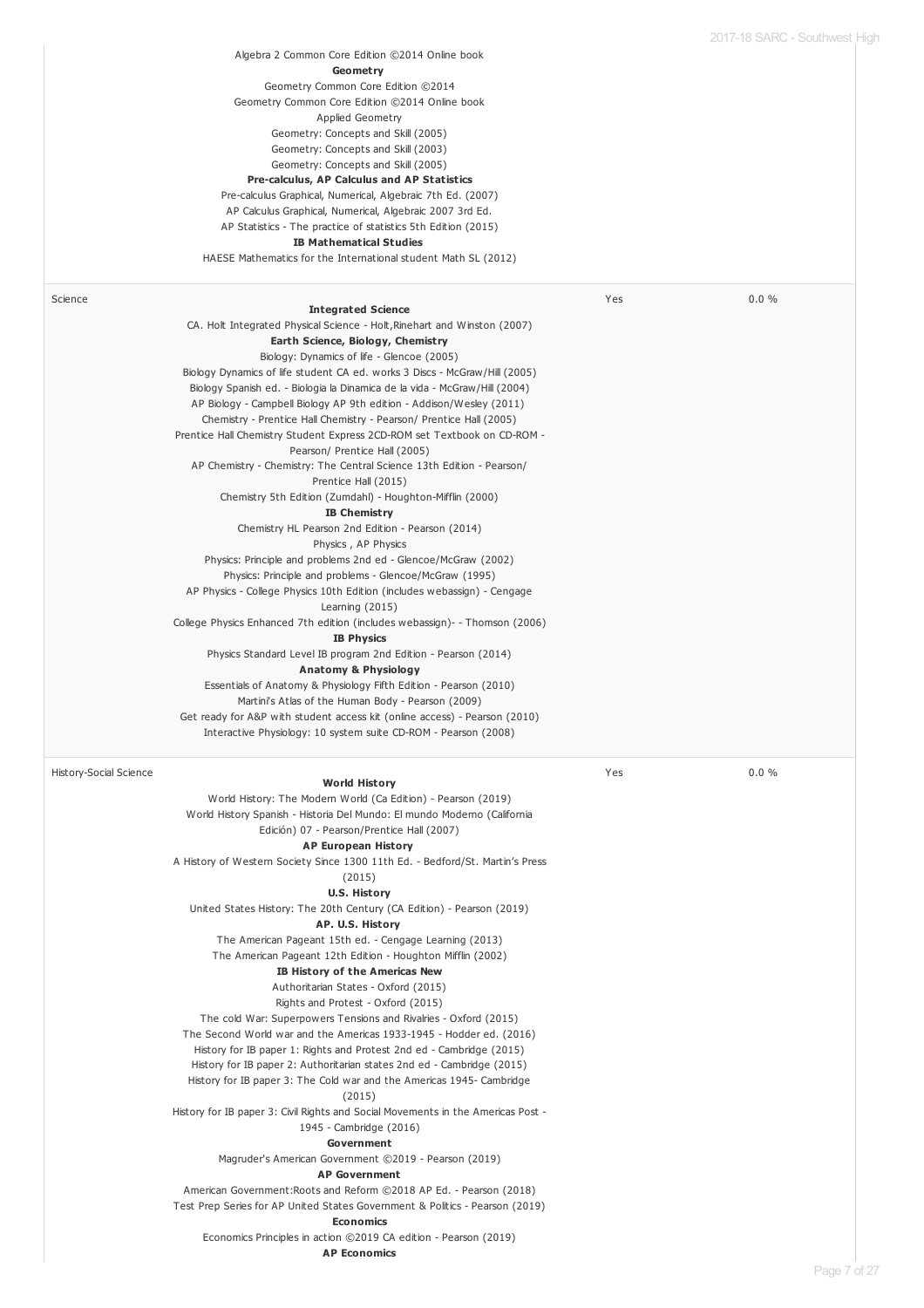| Foreign Language                   |                                                                                   | Yes | 0.0% |
|------------------------------------|-----------------------------------------------------------------------------------|-----|------|
|                                    | French 1                                                                          |     |      |
|                                    | Allez, Viens! Level 1 - HRW (2006)                                                |     |      |
|                                    | Allez, Viens! Level 1 workbook - HRW (2006)                                       |     |      |
|                                    | French <sub>2</sub>                                                               |     |      |
|                                    | Allez, Viens! Level 2 - HRW (2006)                                                |     |      |
|                                    | Allez, Viens! Level 2 workbook - HRW (2006)                                       |     |      |
|                                    | French 3 / AP French                                                              |     |      |
|                                    | Allez Viens! Level 3 - HRW (2003)                                                 |     |      |
|                                    | French for Fluency: Grammaire Active - D.C Heath Company (1990)                   |     |      |
|                                    | Spanish 1                                                                         |     |      |
|                                    | Espanol Santillana Level 1 -Santillana (2018)                                     |     |      |
|                                    | Spanish 2                                                                         |     |      |
|                                    | Espanol Santillana level 2 - Santillana (2018)                                    |     |      |
|                                    | Spanish 3                                                                         |     |      |
|                                    | Espanol Level 3 Santillana - Santillana (2014)                                    |     |      |
|                                    | Espanol Santillana Practice workbook Level 3 - Santillana (2014)                  |     |      |
|                                    | Spanish 4                                                                         |     |      |
|                                    | En Español Libro de texto - Santillana (2017)                                     |     |      |
|                                    | <b>AP Spanish</b>                                                                 |     |      |
|                                    | Temas: AP Spanish Language and Culture - Vista Higher Learning (2014)             |     |      |
|                                    | AP Spanish Language and Culture Exam Preparation - Vista Higher Learning          |     |      |
|                                    | (2014)                                                                            |     |      |
|                                    | <b>IB Spanish</b>                                                                 |     |      |
|                                    | Spanish B Course Companion: Oxford IB Diploma Programme - Oxford                  |     |      |
|                                    | University Press (2011)                                                           |     |      |
|                                    | Spanish B Skills and Practice for the IB Diploma - Oxford University Press (2011) |     |      |
| Health                             | Pearson Health - Pearson (2014)                                                   | Yes | 0.0% |
| Visual and Performing              |                                                                                   | Yes | 0.0% |
| Arts                               | <b>Music appreciation</b>                                                         |     |      |
|                                    | Music! : Its role and importance in our lives - Glencoe/McGraw (2006)             |     |      |
|                                    | <b>IB Music</b>                                                                   |     |      |
|                                    | Techniques and Materials of Music Enhanced 7th ed. - Cengage (2015)               |     |      |
|                                    | The Enjoyment of Music 12th ed. - Norton (2015)                                   |     |      |
|                                    | Music for Analysis: Examples from the common practice period - Oxford             |     |      |
|                                    | University Press (2010)                                                           |     |      |
|                                    | Guitar                                                                            |     |      |
|                                    | First Year Guitar 4th Ed. - Class Guitar Resources (2007)                         |     |      |
|                                    | First year Guitar 5th Ed. - Class Guitar Resources (2015)                         |     |      |
| Science Lab Eqpmt<br>(Grades 9-12) | N/A                                                                               | N/A | 0.0% |
|                                    |                                                                                   |     |      |

Note: Cells with N/A values do not require data.

Last updated: 1/24/2019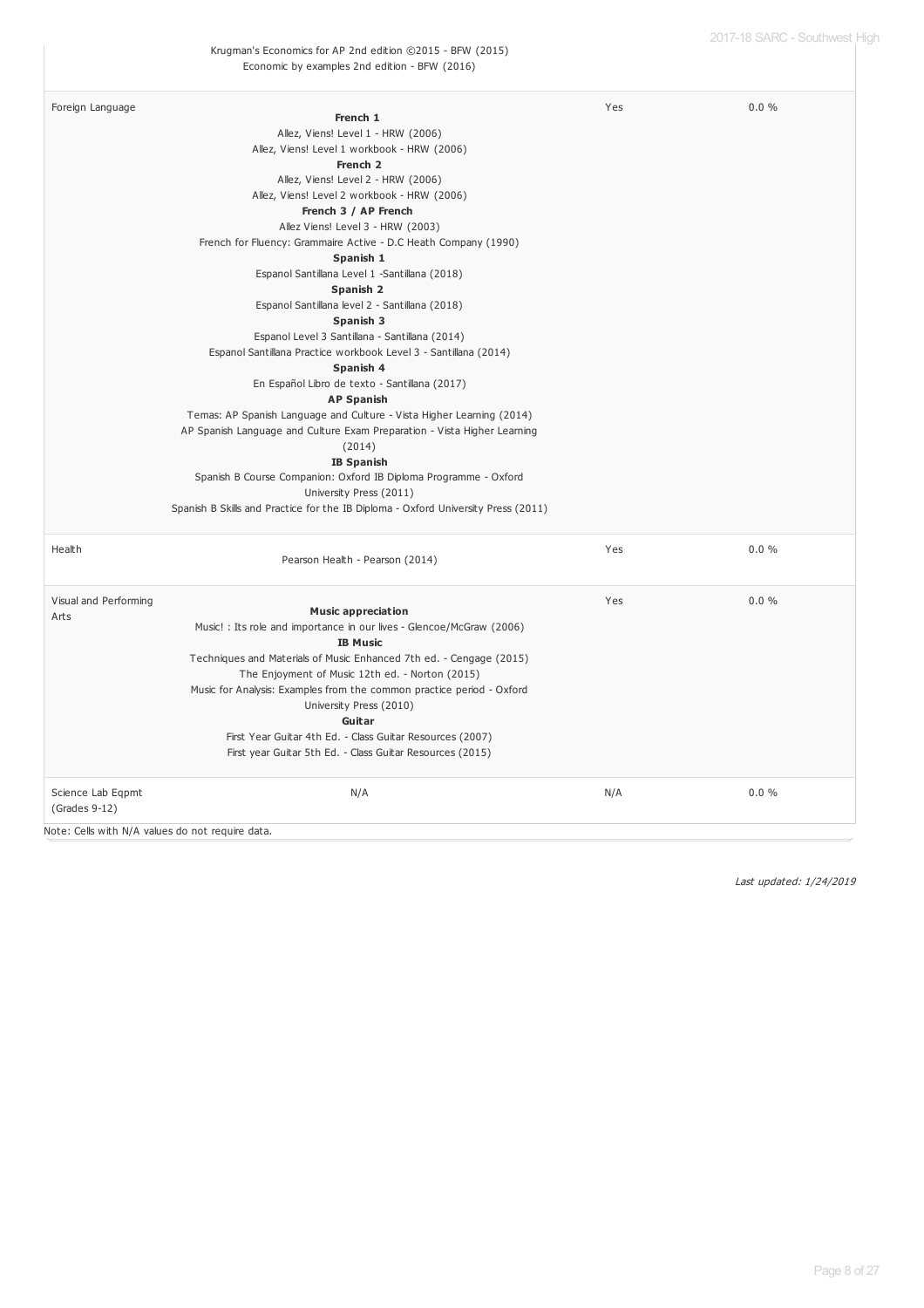#### **School Facility Conditions and Planned Improvements**

#### School Facility Conditions and Planned Improvements – Most Recent Year

Southwest High School opened in 1996. The learning environment is safe, attractive and free from disruption for our students. The campus is kept clean and is free from graffiti. The school facility is in good condition, repairs are made as needed and maintained with regular interior and exterior painting. This past summer we repainted areas in the school's exterior if they were in need of cosmetic work. We have a centrally located media center, the 1130 seat Performing Arts Theatre, the gymnasium, a 1750 seat athletic stadium and an integrated data system that uses fiber-optic cabling, with all of our facilities providing wireless connections. We continue to make progress with our technology plan and now have 100% wireless connectivity throughout our entire school. We continue to replace classroom instructional devices, teacher computer stations, and other devices. Classrooms are equipped with telephones, TV/VCRs, wireless Internet Access, e-mail and ceiling mounted LCD projectors. Our school includes 92 classrooms. They accommodate approximately 3000 people. The physical quality of our school buildings influences learning and teaching. The results of the most recent completed school site inspection have determined the school facility is in good condition.

Last updated: 1/14/2019

#### **School Facility Good Repair Status**

Year and month of the most recent FIT report: October 2018

| <b>System Inspected</b>                                                   | Rating | Repair Needed and Action Taken or Planned                                                                                                                                                             |
|---------------------------------------------------------------------------|--------|-------------------------------------------------------------------------------------------------------------------------------------------------------------------------------------------------------|
| Systems: Gas Leaks, Mechanical/HVAC,<br>Sewer                             | Good   | Electrical and gaslines are inspected and replaced when deemed necessary.                                                                                                                             |
| <b>Interior: Interior Surfaces</b>                                        | Good   | Carpeting has been replaced; however, lobby stairs have loose carpeting. Some classrooms need ceiling tiles<br>replaced. Maintenace will be scheduled to inspect and fix any damaged areas as needed. |
| <b>Cleanliness: Overall Cleanliness,</b><br>Pest/Vermin Infestation       | Good   | Maintenance will continue to monitor pigeons' nesting in the gymnasium, multipurpose room, and the<br>theater roofs.                                                                                  |
| <b>Electrical: Electrical</b>                                             | Good   | Need to add more outlets in some classrooms. Maintenance will continue to inspect and replace when<br>necessary.                                                                                      |
| Restrooms/Fountains: Restrooms,<br>Sinks/Fountains                        | Poor   | A couple of restrooms have loose sink faucets. Some sinks are not working. Some toilets in women's restroom<br>are leaking. Maintenance will continue to inspect and replace when necessary.          |
| Safety: Fire Safety, Hazardous Materials                                  | Good   |                                                                                                                                                                                                       |
| <b>Structural: Structural Damage, Roofs</b>                               | Good   |                                                                                                                                                                                                       |
| <b>External: Playground/School Grounds,</b><br>Windows/Doors/Gates/Fences | Good   |                                                                                                                                                                                                       |

#### **Overall Facility Rate**

Year and month of the most recent FIT report: October 2018

Overall Rating Good

Last updated: 1/7/2019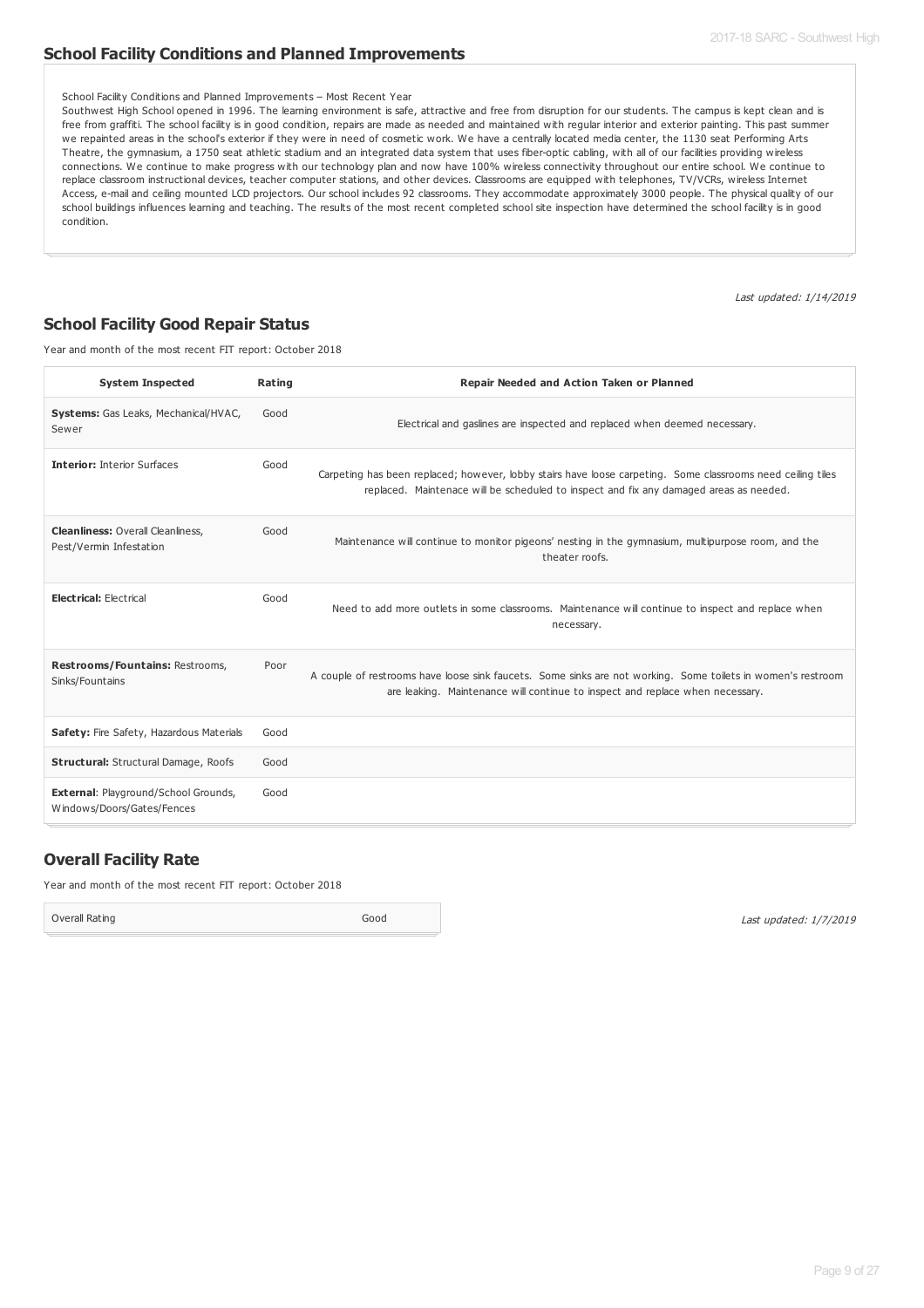# **B. Pupil Outcomes**

# **State Priority: Pupil Achievement**

The SARC provides the following information relevant to the State priority: Pupil Achievement (Priority 4):

- **Statewide assessments** (i.e., California Assessment of Student Performance and Progress [CAASPP] System, which includes the Smarter Balanced Summative Assessments for students in the general education population and the California Alternate Assessments [CAAs] for English language arts/literacy [ELA] and mathematics given in grades three through eight and grade eleven. Only eligible students may participate in the administration of the CAAs. CAAs items are aligned with alternate achievement standards, which are linked with the Common Core State Standards [CCSS] for students with the most significant cognitive disabilities); and
- The percentage of students who have successfully completed courses that satisfy the requirements for entrance to the University of California and the California State University, or career technical education sequences or programs of study.

#### **CAASPP Test Results in ELA and Mathematics for All Students Grades Three through Eight and Grade Eleven Percentage of Students Meeting or Exceeding the State Standard**

| <b>Subject</b>                                       | School<br>$2016 - 17$ | School<br>$2017 - 18$ | <b>District</b><br>$2016 - 17$ | <b>District</b><br>$2017 - 18$ | <b>State</b><br>$2016 - 17$ | State<br>$2017 - 18$ |
|------------------------------------------------------|-----------------------|-----------------------|--------------------------------|--------------------------------|-----------------------------|----------------------|
| English Language Arts / Literacy (grades 3-8 and 11) | 61.0%                 | 58.0%                 | 61.0%                          | 57.0%                          | 48.0%                       | 50.0%                |
| Mathematics (grades 3-8 and 11)                      | 28.0%                 | 20.0%                 | 26.0%                          | 18.0%                          | 37.0%                       | 38.0%                |

Note: Percentages are not calculated when the number of students tested is ten or less, either because the number of students in this category is too small for statistical accuracy or to protect student privacy.

Note: ELA and Mathematics test results include the Smarter Balanced Summative Assessment and the CAA. The "Percent Met or Exceeded" is calculated by taking the total number of students who met or exceeded the standard on the Smarter Balanced Summative Assessment plus the total number of students who met the standard (i.e., achieved Level 3-Alternate) on the CAAs divided by the total number of students who participated in both assessments.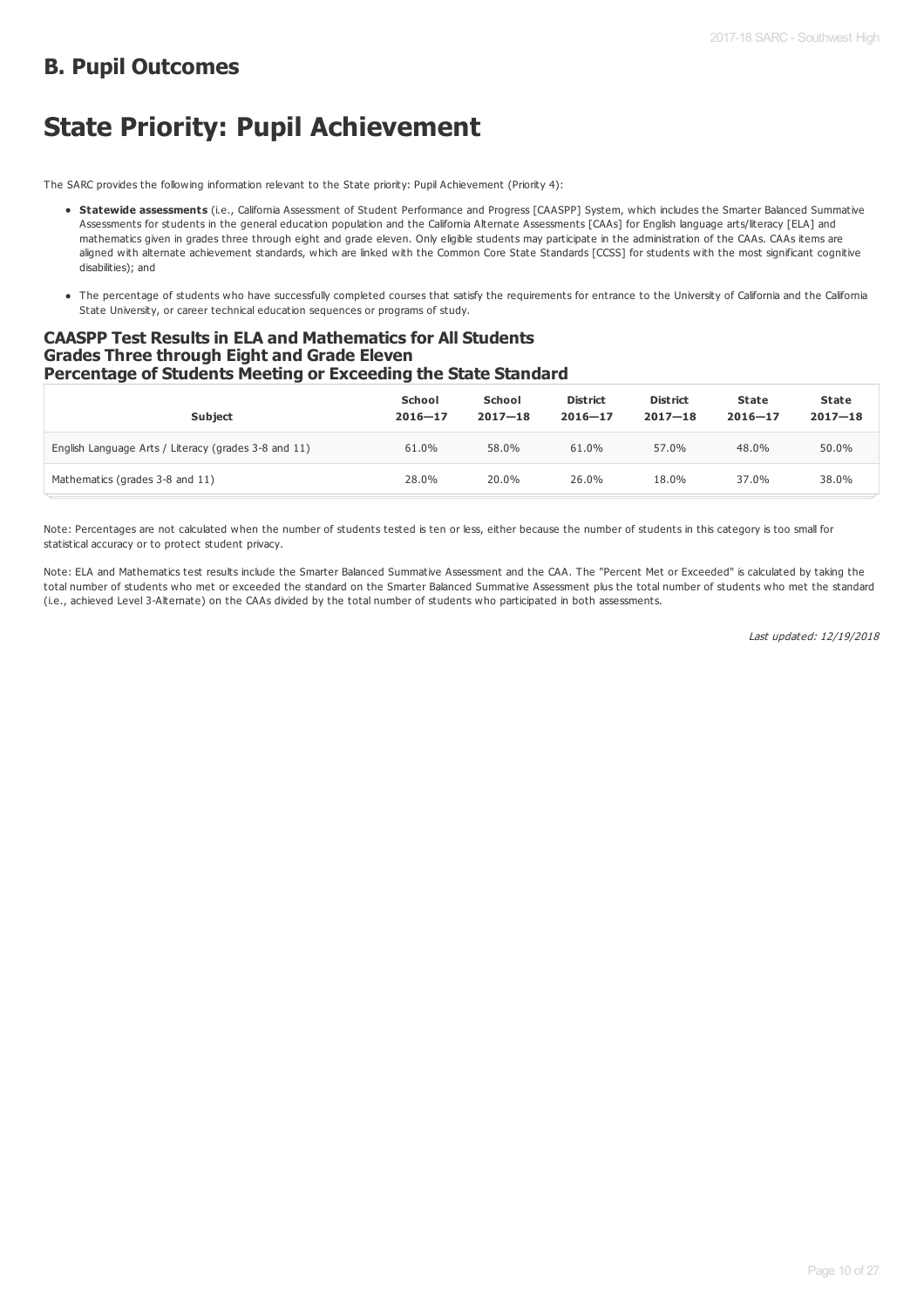#### **CAASPP Test Results in ELA by Student Group Grades Three through Eight and Grade Eleven (School Year 2017—18)**

CAASPP Assessment Results – English Language Arts (ELA)

Disaggregated by Student Groups, Grades Three Through Eight and Grade Eleven

| <b>Student Group</b>                          | <b>Total Enrollment</b>                             | <b>Number Tested</b>                                | <b>Percent Tested</b>                               | <b>Percent Met or Exceeded</b> |
|-----------------------------------------------|-----------------------------------------------------|-----------------------------------------------------|-----------------------------------------------------|--------------------------------|
| All Students                                  | 522                                                 | 511                                                 | 97.89%                                              | 57.65%                         |
| Male                                          | 252                                                 | 249                                                 | 98.81%                                              | 54.84%                         |
| Female                                        | 270                                                 | 262                                                 | 97.04%                                              | 60.31%                         |
| Black or African American                     | $\hspace{0.05cm} -\hspace{0.05cm} -\hspace{0.05cm}$ | $\hspace{0.05cm} -\hspace{0.05cm} -\hspace{0.05cm}$ | $\hspace{0.05cm} -\hspace{0.05cm} -\hspace{0.05cm}$ |                                |
| American Indian or Alaska Native              |                                                     |                                                     |                                                     |                                |
| Asian                                         | $\hspace{0.05cm} -\hspace{0.05cm} -\hspace{0.05cm}$ | $\hspace{0.05cm} -\hspace{0.05cm} -\hspace{0.05cm}$ | $\hspace{0.05cm} -\hspace{0.05cm} -\hspace{0.05cm}$ |                                |
| Filipino                                      |                                                     |                                                     |                                                     |                                |
| Hispanic or Latino                            | 493                                                 | 482                                                 | 97.77%                                              | 56.96%                         |
| Native Hawaiian or Pacific Islander           | $\overline{\phantom{a}}$                            | $\qquad \qquad -$                                   | $\hspace{0.05cm} -\hspace{0.05cm} -\hspace{0.05cm}$ |                                |
| White                                         | 19                                                  | 19                                                  | 100.00%                                             | 68.42%                         |
| Two or More Races                             | $\hspace{0.05cm} -\hspace{0.05cm} -\hspace{0.05cm}$ | $\hspace{0.05cm} -\hspace{0.05cm}$                  | $\hspace{0.05cm} -\hspace{0.05cm} -\hspace{0.05cm}$ |                                |
| Socioeconomically Disadvantaged               | 359                                                 | 351                                                 | 97.77%                                              | 52.29%                         |
| English Learners                              | 175                                                 | 168                                                 | 96.00%                                              | 32.93%                         |
| Students with Disabilities                    | 44                                                  | 41                                                  | 93.18%                                              | 7.32%                          |
| Students Receiving Migrant Education Services | 52                                                  | 52                                                  | 100.00%                                             | 50.00%                         |
| Foster Youth                                  | $\hspace{0.05cm} -\hspace{0.05cm} -\hspace{0.05cm}$ | $\hspace{0.05cm} -\hspace{0.05cm} -\hspace{0.05cm}$ | $\hspace{0.05cm} -\hspace{0.05cm} -\hspace{0.05cm}$ |                                |

Note: ELA test results include the Smarter Balanced Summative Assessment and the CAA. The "Percent Met or Exceeded" is calculated by taking the total number of students who met or exceeded the standard on the Smarter Balanced Summative Assessment plus the total number of students who met the standard (i.e., achieved Level 3–Alternate) on the CAAs divided by the total number of students who participated in both assessments.

Note: Double dashes (--) appear in the table when the number of students is ten or less, either because the number of students in this category is too small for statistical accuracy or to protect student privacy.

Note: The number of students tested includes all students who participated in the test whether they received a score or not; however, the number of students tested is not the number that was used to calculate the achievement level percentages. The achievement level percentages are calculated using only students who received scores.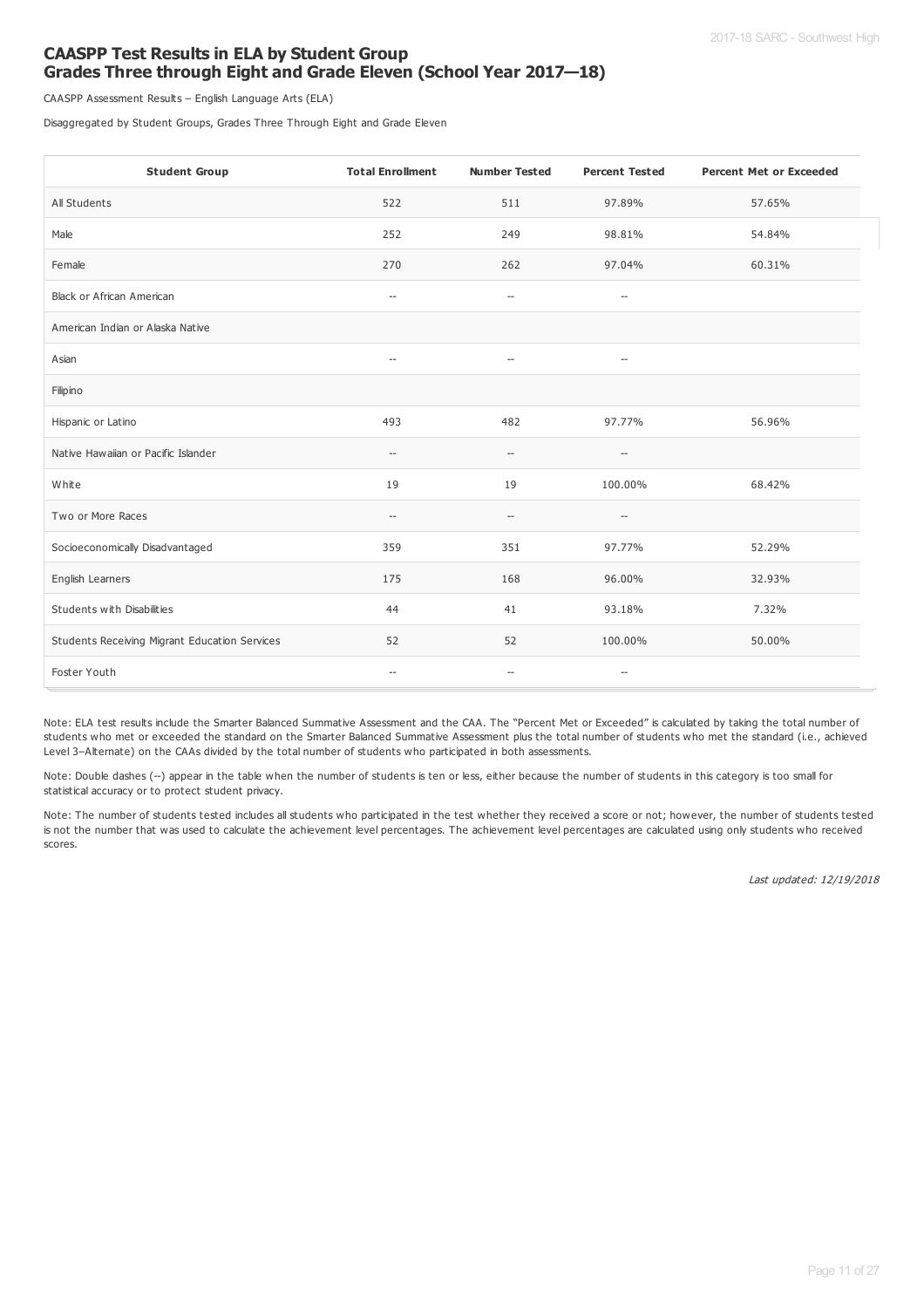#### **CAASPP Test Results in Mathematics by Student Group Grades Three through Eight and Grade Eleven (School Year 2017—18)**

CAASPP Test Results in Mathematics

Disaggregated by Student Group, Grades Three Through Eight and Grade Eleven

| <b>Student Group</b>                          | <b>Total Enrollment</b>                             | <b>Number Tested</b>                                | <b>Percent Tested</b>                               | <b>Percent Met or Exceeded</b> |
|-----------------------------------------------|-----------------------------------------------------|-----------------------------------------------------|-----------------------------------------------------|--------------------------------|
| All Students                                  | 522                                                 | 512                                                 | 98.08%                                              | 19.73%                         |
| Male                                          | 252                                                 | 248                                                 | 98.41%                                              | 20.97%                         |
| Female                                        | 270                                                 | 264                                                 | 97.78%                                              | 18.56%                         |
| Black or African American                     | $\hspace{0.05cm} -\hspace{0.05cm}$                  | $\hspace{0.05cm} -\hspace{0.05cm} -\hspace{0.05cm}$ | $\hspace{0.05cm} -\hspace{0.05cm} -\hspace{0.05cm}$ |                                |
| American Indian or Alaska Native              |                                                     |                                                     |                                                     |                                |
| Asian                                         | $\hspace{0.05cm} -\hspace{0.05cm} -\hspace{0.05cm}$ | $\hspace{0.05cm} -$                                 | $\hspace{0.05cm} -\hspace{0.05cm} -\hspace{0.05cm}$ |                                |
| Filipino                                      |                                                     |                                                     |                                                     |                                |
| Hispanic or Latino                            | 493                                                 | 483                                                 | 97.97%                                              | 18.84%                         |
| Native Hawaiian or Pacific Islander           | $\overline{\phantom{a}}$                            | $\hspace{0.05cm} -\hspace{0.05cm} -\hspace{0.05cm}$ | $-\hbox{--}$                                        |                                |
| White                                         | 19                                                  | 19                                                  | 100.00%                                             | 36.84%                         |
| Two or More Races                             | $\hspace{0.05cm} -\hspace{0.05cm}$                  | $\hspace{0.05cm} -$                                 | $\hspace{0.05cm} -\hspace{0.05cm} -\hspace{0.05cm}$ |                                |
| Socioeconomically Disadvantaged               | 359                                                 | 352                                                 | 98.05%                                              | 16.19%                         |
| English Learners                              | 175                                                 | 170                                                 | 97.14%                                              | 7.06%                          |
| Students with Disabilities                    | 44                                                  | 42                                                  | 95.45%                                              |                                |
| Students Receiving Migrant Education Services | 52                                                  | 52                                                  | 100.00%                                             | 11.54%                         |
| Foster Youth                                  | $\hspace{0.05cm} -\hspace{0.05cm}$                  | $\hspace{0.05cm} -\hspace{0.05cm}$                  | $-\!$                                               |                                |

Note: Mathematics test results include the Smarter Balanced Summative Assessment and the CAA. The "Percent Met or Exceeded" is calculated by taking the total number of students who met or exceeded the standard on the Smarter Balanced Summative Assessment plus the total number of students who met the standard (i.e., achieved Level 3–Alternate) on the CAAs divided by the total number of students who participated in both assessments.

Note: Double dashes (--) appear in the table when the number of students is ten or less, either because the number of students in this category is too small for statistical accuracy or to protect student privacy.

Note: The number of students tested includes all students who participated in the test whether they received a score or not; however, the number of students tested is not the number that was used to calculate the achievement level percentages. The achievement level percentages are calculated using only students who received scores.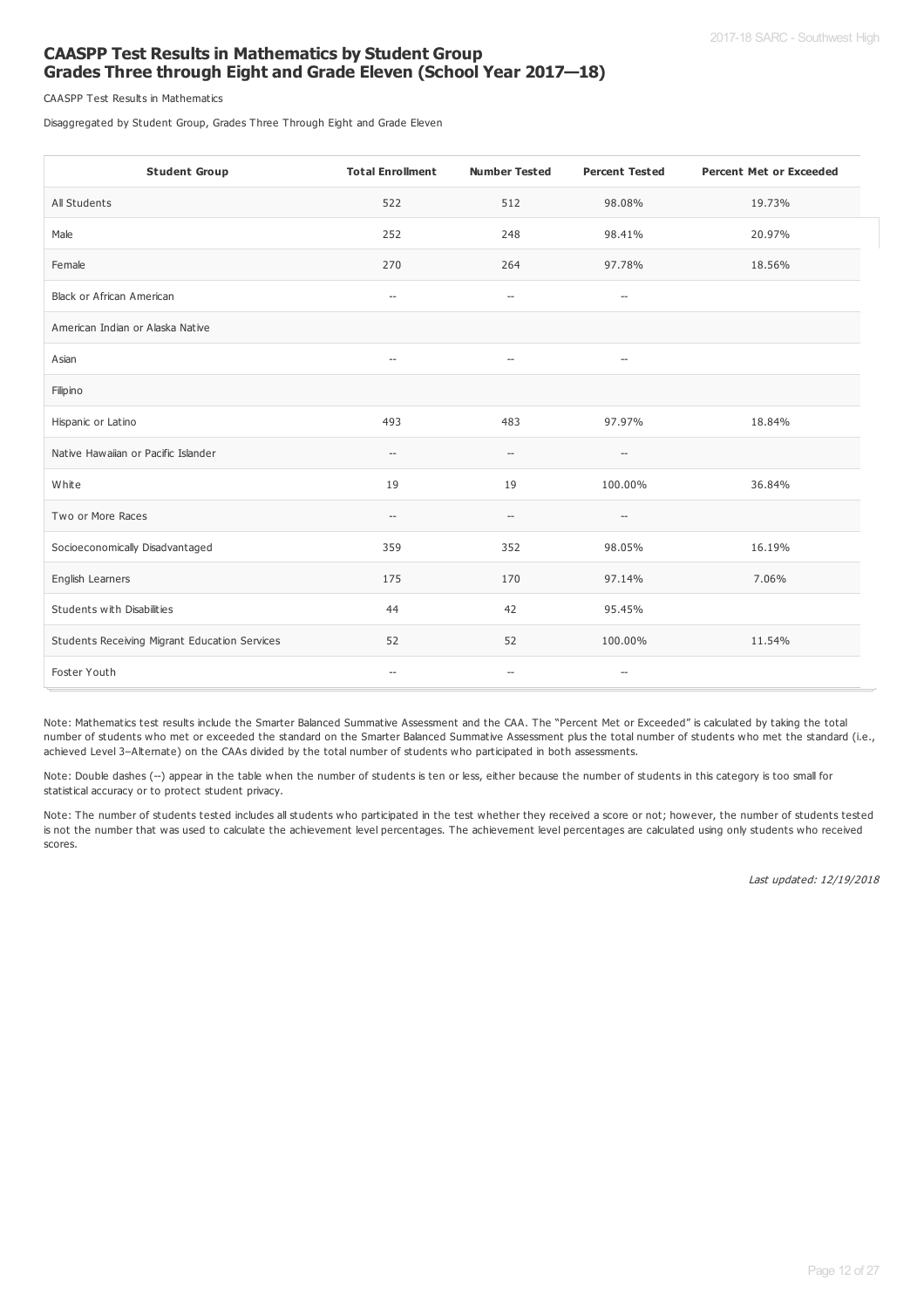#### **CAASPP Test Results in Science for All Students Grades Five, Eight and High School Percentage of Students Meeting or Exceeding the State Standard**

Html.RenderAction("SarcDescription", new { sectionID = 80, cdscode = ViewBag.Cdscode });

| <b>Subject</b>                         | <b>School</b> | School      | <b>District</b> | <b>District</b> | <b>State</b> | <b>State</b> |
|----------------------------------------|---------------|-------------|-----------------|-----------------|--------------|--------------|
|                                        | $2016 - 17$   | $2017 - 18$ | $2016 - 17$     | $2017 - 18$     | $2016 - 17$  | $2017 - 18$  |
| Science (grades 5, 8, and high school) | N/A           | N/A         | N/A             | N/A             | N/A          | N/A          |

Note: Cells with N/A values do not require data.

Note: The 2016–17 and 2017–18 data are not available. The CDE is developing a new science assessment based on the Next Generation Science Standards for California Public Schools (CA NGSS). The new California Science Test (CAST) was pilot-tested in spring 2017 and field-tested in spring 2018. The CAST will be administered operationally during the 2018–19 school year. The CAA for Science was pilot-tested for two years (i.e., 2016–17 and 2017–18) and the CAA for Science will be fieldtested in 2018–19.

Note: Science test results include the CAST and the CAA for Science. The "Percent Met or Exceeded" is calculated by taking the total number of students who met or exceeded the standard on the CAST plus the total number of students who met the standard (i.e., achieved Level 3-Alternate) on the CAA for Science divided by the total number of students who participated on both assessments.

Last updated: 12/19/2018

## **Career Technical Education (CTE) Programs (School Year 2017—18)**

Career Technical Education Programs

The Career Technical Education (CTE) department at Southwest High School is, and has always been, a champion for college and career readiness. In supporting the concept that there are many pathways to post-high school graduation success, SHS takes great pride in the CTE courses that it offers; this being in addition to the core curriculum the school has in place which supports and prepares its university and college bound students. The CTE courses offered at SHS are meant and designed to build foundational skills in a number of career areas in addition to providing students with a paths of success in both readiness for college entrance and the acquisition of business work skills needed in the 21st century. The faculty within the CTE Department at SHS is comprised of 10 full-time certificated employees and 2 Preliminary credentialed, who bring many years of hands on, real-world experience to their classrooms on a daily basis. This group of professional educators prides themselves on having the background, work experience and knowledge needed in each of their respective positions. The professional expertise that the department carries as a group is then imparted and promoted to their students, ultimately having the effect of preparing them for the world of work.

Courses taught within the CTE Department include the following: Singleton courses: Success 101 (9th grade only), Tech Exploration, Plant & Soil Science, Computer Office Applications and ROP Career Readiness. All the following pathways: Ag Science: Agriculture Business: Ag. Integrated Science, Agriculture Leadership, Agriculture Business; Agriscience: Ag. Integrated Science, Animal Science, Veterinary Medical Application, Welding: Welding & Fabrication 1 and Welding & Fabrication 2. Food Service and Hospitality: Culinary Arts 1, Culinary Arts 2, Advanced Culinary Arts, Health Science: Medical Terminology, Dental Assistant, Sports Medicine, First Responder, Community Health Worker. Design, Visual & Media Arts: Graphic Design, Computer Animation & Design Financial Services: Financial Services & Banking, Computerized Accounting.

Due to the myriad of courses offered, students at SHS are given multiple pathways and opportunities to grow and learn about subjects that teach job readiness skills that can land students an immediate career right out of high school. All of CTE courses encourage growth, demand rigor and facilitate in-depth knowledge of the subject areas being taught. Students exit SHS/ IVROP programs with a solid base in the field of study they have chosen to pursue. Some of SHS capstone classes are articulated with the local community college, IVC, and most are A thru G approved.

All students participating in SHS/IVROP capstone classes must prepare a professional portfolio and they receive a certificate of proficiency upon successful completion of the course. Courses offer instructional units based on industry standard certifications such as California Food Handlers Certification and Basic Life Support for the Healthcare Provider. Many former students have contacted the CTE teachers at Southwest High School years later and have expressed their gratitude for the skills and knowledge they attained while taking these classes at SHS.. The skills and knowledge that students at SHS have received, and will continue to receive, are what make the CTE Department an integral part of Southwest High School.

The CTE Department also integrates many Career Technical Student Organizations such as Future Farmers of America and HOSA: Future Health Professionals. These intra-curricular organizations provide leadership skill development, competitive events and community service opportunities. Students compete at local, state and national levels to demonstrate their CTE skills attainment. SHS CTSO students have a history of earning local, state and national recognition and medals at the annual leadership conferences. In addition, community and industry partnerships are utilized to enhance student opportunities.

Last updated: 1/8/2019

#### **Career Technical Education (CTE) Participation (School Year 2017—18)**

| Measure                                                                      | <b>CTE Program Participation</b> |
|------------------------------------------------------------------------------|----------------------------------|
| Number of Pupils Participating in CTE                                        | 810                              |
| Percent of Pupils Completing a CTE Program and Earning a High School Diploma | 66.0%                            |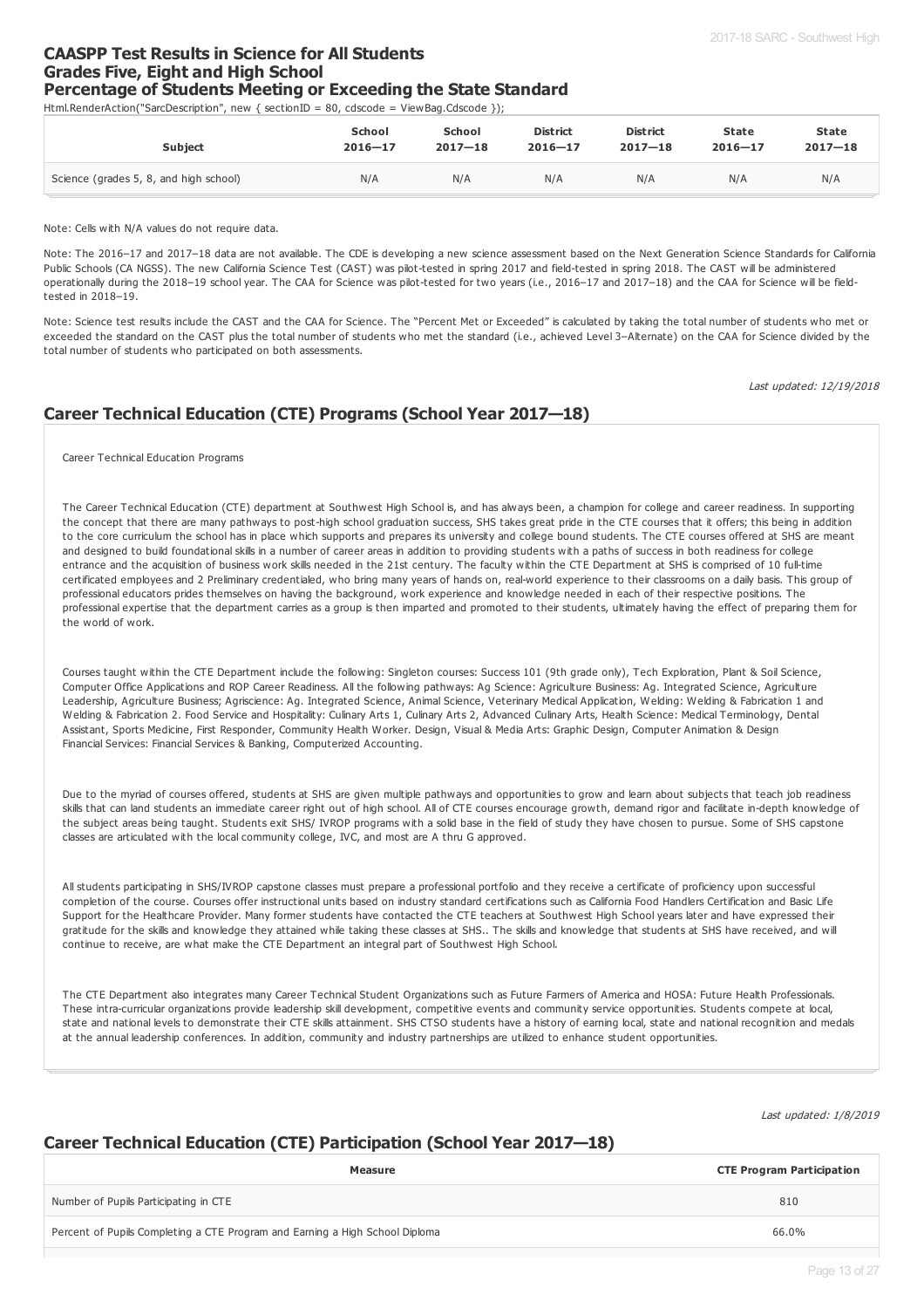Last updated: 1/29/2019

## **Courses for University of California (UC) and/or California State University (CSU) Admission**

| <b>UC/CSU Course Measure</b>                                              | Percent |
|---------------------------------------------------------------------------|---------|
| 2017—18 Pupils Enrolled in Courses Required for UC/CSU Admission          | 98.4%   |
| 2016–17 Graduates Who Completed All Courses Required for UC/CSU Admission | 39.3%   |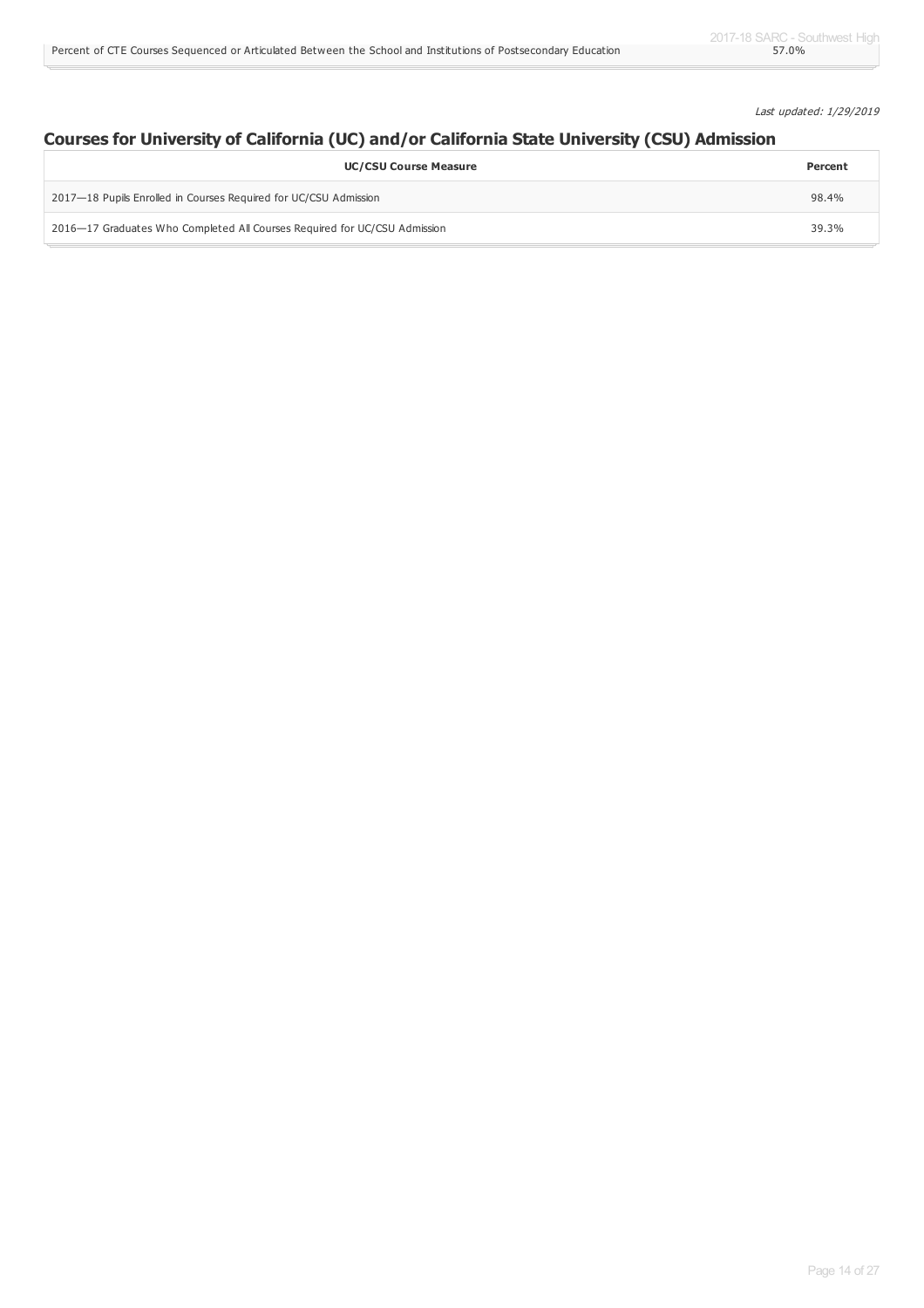# **State Priority: Other Pupil Outcomes**

The SARC provides the following information relevant to the State priority: Other Pupil Outcomes (Priority 8):

Pupil outcomes in the subject area of physical education

### **California Physical Fitness Test Results (School Year 2017—18)**

| Grade | Percentage of Students Meeting Four of Six | Percentage of Students Meeting Five of Six | Percentage of Students Meeting Six of Six |
|-------|--------------------------------------------|--------------------------------------------|-------------------------------------------|
| Level | <b>Fitness Standards</b>                   | <b>Fitness Standards</b>                   | <b>Fitness Standards</b>                  |
|       | 20.0%                                      | 20.4%                                      | 27.7%                                     |

Note: Percentages are not calculated when the number of students tested is ten or less, either because the number of students in this category is too small for statistical accuracy or to protect student privacy.

Last updated: 1/23/2019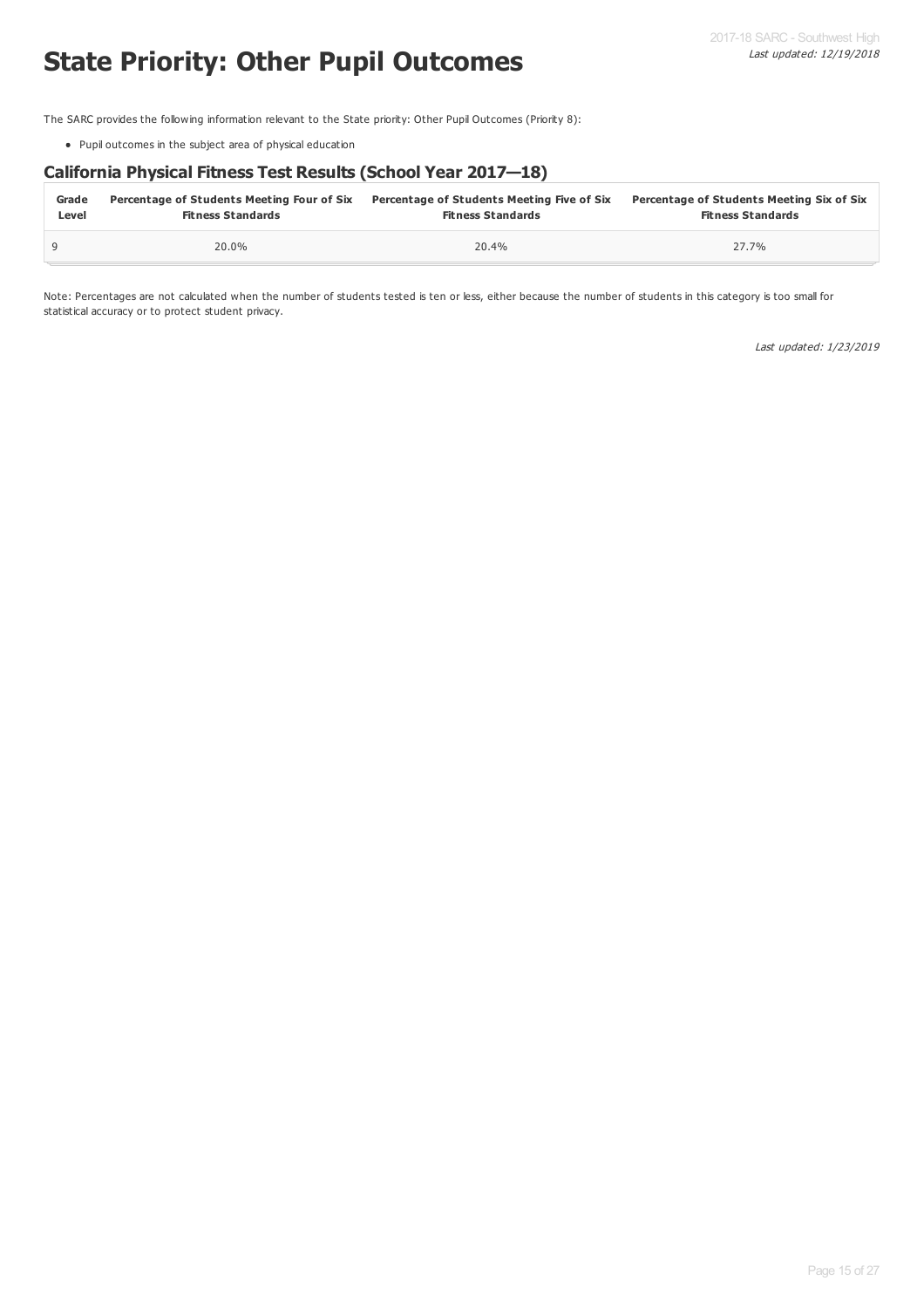# **C. Engagement**

# **State Priority: Parental Involvement**

The SARC provides the following information relevant to the State priority: Parental Involvement (Priority 3):

Efforts the school district makes to seek parent input in making decisions for the school district and each school site

#### **Opportunities for Parental Involvement (School Year 2018—19)**

#### **Opportunities for Parental Involvement**

Contact Person Mickaelle Bonfils-Roncal (Assistant Principal) Contact Number: 760-336-4296

Parent Meetings: Eagles Booster Club Monthly Meetings, Biannual Higher Education Week, English Learners Advisory Council, Eagles Band Booster, Freshman Orientation Assembly, Title 1 Parent Night, Migrant Parents Advisory Committee, Senior College Day, 1st semester and 2nd semester Back-To-School Nights, Sophomore Conferences, AVID Parents Night Parent Education, SACHS Academy Parent Night, SACHS Academy Healthy Habits Night, International Baccalaureate and Advanced Placement Courses Parent Night, Financial Aid Parent Workshop, LCAP Parent Meetings, School Site Council Monthly Meetings, ELD Quarterly Parent Meetings, Agriculture/FFA Program Parent Meeting, SAVAPA Dance Parent Meeting, Monthly School Board Meetings, District Program Improvement Committee.

Parental involvement is critical for students to achieve academic success. We believe that parents, teachers, counselors, students, staff and administrators can assist in a more effective manner in our school if we work together. For that reason Southwest High School is committed to create an environment where students are seen as individuals in regard to their academic, social and emotional needs.

Southwest High School communicates with all stakeholders through regular scheduled meetings. Parents are actively involved in the School Site Council meetings, an advisory group of parents, students and staff that meets monthly with the principal. The School Board meets monthly at the District Office. The Migrant Parent and Bilingual Advisory Committees are supportive of our students and meet on a monthly basis. Additionally, the Booster clubs for music and athletic programs provide supplemental funding and support to enhance the total school program. We also have freshmen and Senior Parent Nights in which parents receive academic and activities information. LCAP parent meetings are scheduled 3 times a year and are open to all parents.

The Southwest Academy for Careers in Health Sciences provides a biannual opportunity for parents and students to participate in program awareness events. The SACHS Student/Parent meeting focuses on providing students and parents with an overview of SACHS including meeting teachers, course descriptions and pathway course sequencing. Students and parents are also provided college and career information with an opportunity to meet with SHS counselors. The SACHS Spring event is Health Habits Family Night where student presentations focusing on healthy lifestyle behavior are showcased. Community and industry partners also provide resource tables to assist community awareness. Parent involvement is also demonstrated at our three blood drives hosted by SHS HOSA. Parents have the opportunity to donate on behalf of their SHS student and students receive recognition from our industry partner San Diego Blood Bank with a Red Cord for graduation. To increase parental awareness of the SHS HOSA "Soaring Above Stigma" initiative to increase awareness of mental health, an Early Bird session was conducted featuring SHS HOSA students, Imperial Valley Regional Occupational Program Career Specialists and Imperial County Behavioral Health staff. Parent communication is facilitated with the Remind app, parent notices and auto dialer which allows parents and students to be informed of SACHS activities, pathway updates, deadlines, assignments, etc. Pathway activities are also shared by using Twitter and Instagram to increase parent involvement and participation.

The SAVAPA Academy holds multiple meetings for parents throughout the school year. They start off the year with an annual informational/recruitment meeting for parents. Each of the courses in this academy offers informational meetings for parents in addition to their annual parent night. Parents are welcome to participate in their fundraising efforts and usually host team building events to support the academy students.

This year, Southwest parents of English Learners were invited to attend two District English Learner Advisory Council (DELAC) meetings in August and May as well as three site based English Learner Advisory Council (ELAC) meetings in October, January, and April at 5:30 pm to learn more about how to help their students to be more successful in school. Parents and community members are welcome in our school to help us continue keeping the positive commitment that we have toward our students to help them feel supported and assisted in their academic endeavors. Parents have the opportunity to meet the teachers and understand the content and standards of the courses their children will be studying during "Back-to-School Night" held early September. The teachers of the Southwest ELD Department also offer four parent meetings throughout the school year during school hours to offer parents another opportunity to learn more about the school. Student progress is shared with parents through the Aeries Parent Portal daily; and every nine weeks hard-copy reports are mailed to each home. Parents and students have access to the parent portal (Aeries website) that allows parents to view their student's attendance, grades, transcripts and homework assignments in most classes. It is very important that parents are informed when their child is not performing at a satisfactory level, therefore in the middle of the quarter, teachers send out notices to the parents of any student who is at-risk of earning a D or an F.

Since last year, Southwest has been using the Aeries Communication System; a communication tool that allows for more opportunities to communicate with parents connecting our Aries program with text messages, emails, and phone calls. This system increases parents' engagement in their children's education by sending messages about events, workshops, curriculum changes, and student performance; these messages are delivered in the languages parents speak and on the device they prefer. Loop transforms school-parent communication by allowing teachers to directly notify parents on a daily basis. Southwest also communicates with parents via a monthly newsletter that is posted on the school website (a hard copy is also available at the school).

Counselors make presentations to incoming 9th graders at their middle schools in the spring. Freshmen students are also invited to an informational assembly that is held before school begins in August. At the end of the first semester all 9th grade students were invited to an assembly to receive information on resources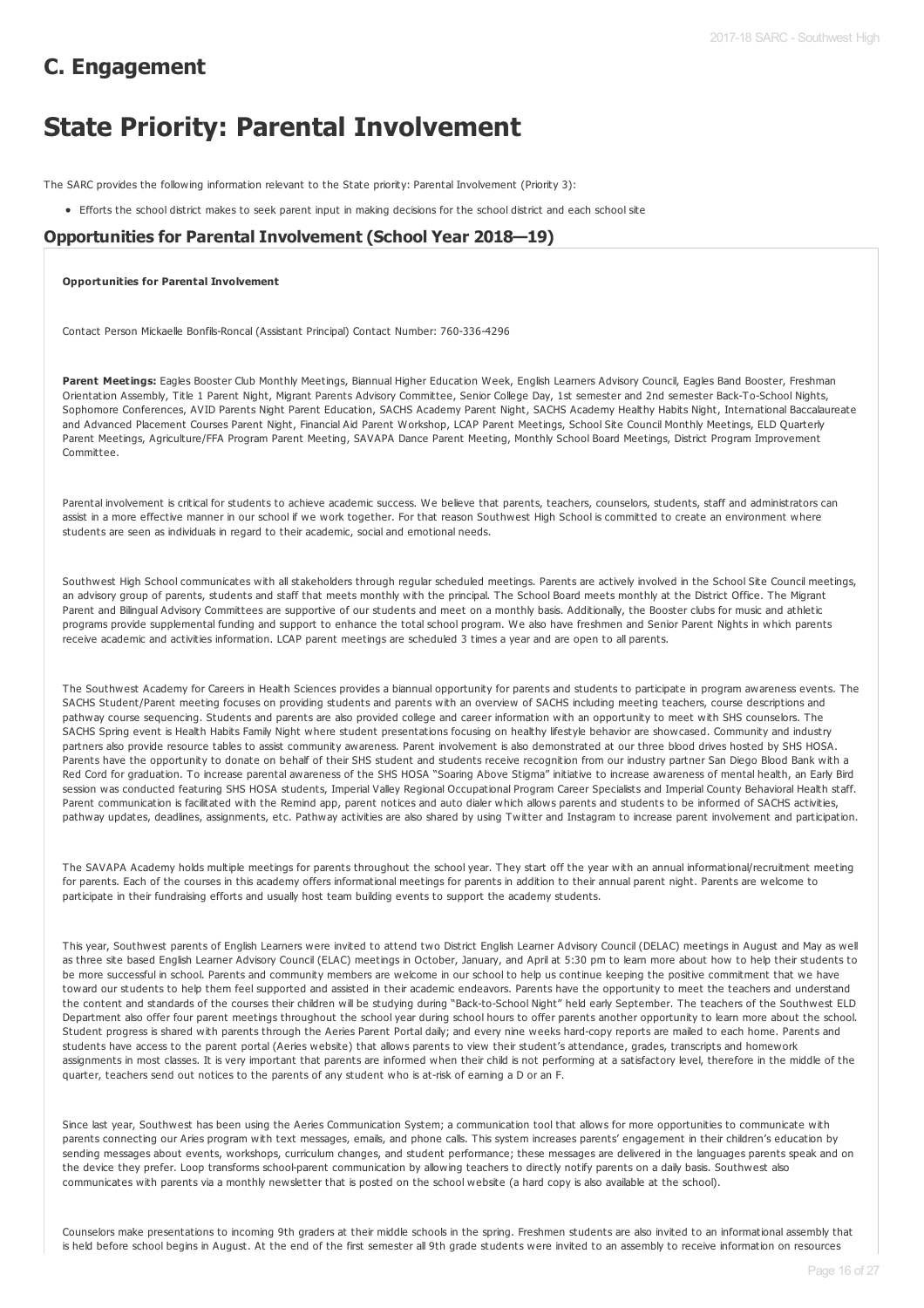and programs that our school has to offer. This same information is available to our parents via our new Counseling Website. These resources provide incoming freshmen and their parents with valuable information about high school. Parents of seniors are invited to attend several informational meetings regarding senior activities, financial aid, college/career plans and programs.

We encourage parents to get involved at Southwest, and we depend upon their assistance to maintain our standards of excellence. Under the guidance of the Booster Clubs and the El Centro Education Foundation, more than 50 parents volunteer to help at events and on campus. Many more help with special fundraising events. Many of our programs would not be possible without the support of the El Centro Education Foundation, which raises funds and in-kind donations annually to enhance educational and developmental opportunities in visual and performing arts.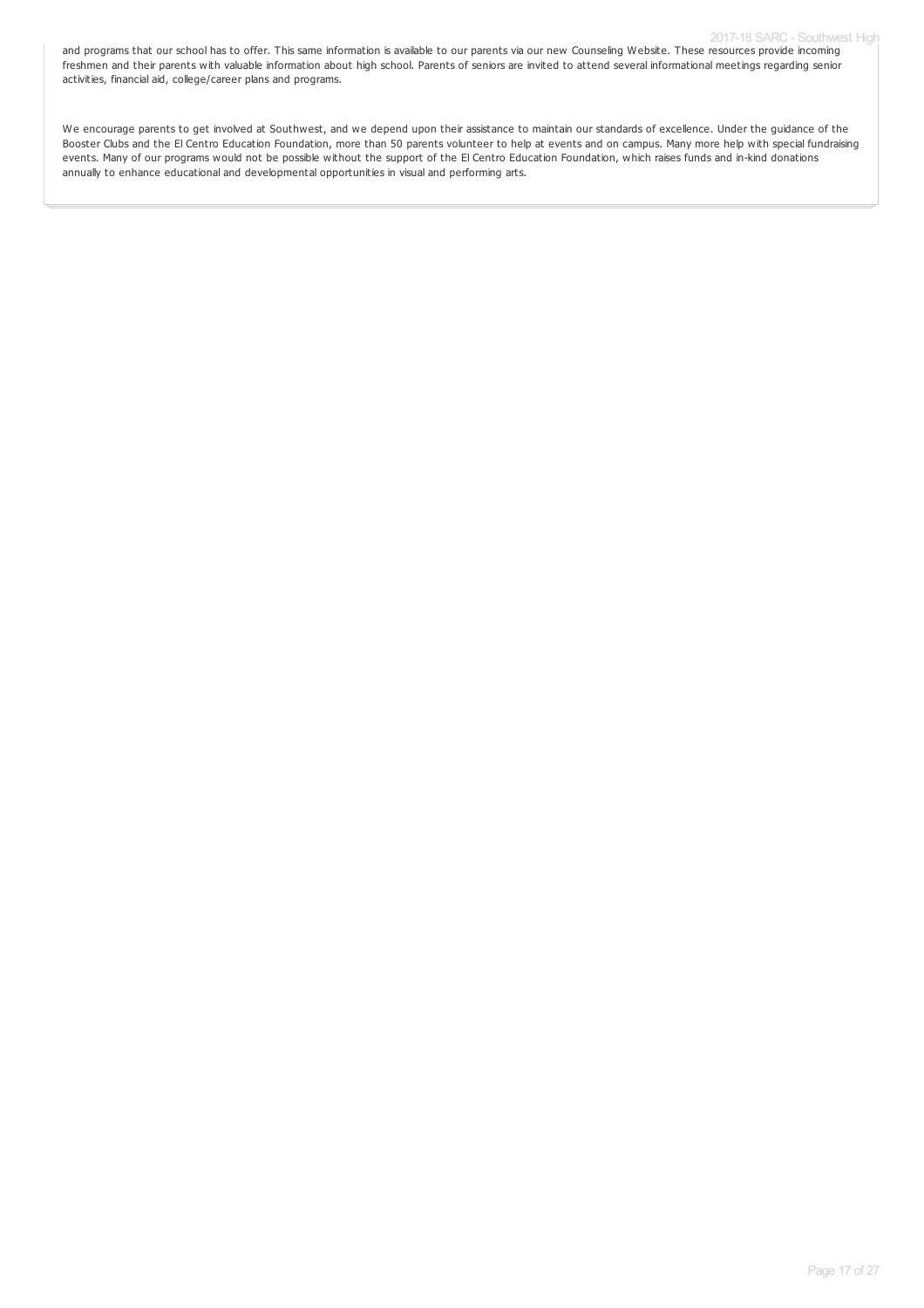# **State Priority: Pupil Engagement**

The SARC provides the following information relevant to the State priority: Pupil Engagement (Priority 5):

- High school dropout rates; and
- High school graduation rates

### **Dropout Rate and Graduation Rate (Four-Year Cohort Rate)**

| <b>Indicator</b>       | <b>School</b><br>$2014 - 15$ | <b>School</b><br>$2015 - 16$ | <b>District</b><br>$2014 - 15$ | <b>District</b><br>$2015 - 16$ | <b>State</b><br>$2014 - 15$ | <b>State</b><br>$2015 - 16$ |
|------------------------|------------------------------|------------------------------|--------------------------------|--------------------------------|-----------------------------|-----------------------------|
| Dropout Rate           | $3.0\%$                      | 4.3%                         | 4.6%                           | 4.6%                           | 10.7%                       | $9.7\%$                     |
| <b>Graduation Rate</b> | 92.0%                        | 91.9%                        | 87.1%                          | 89.3%                          | 82.3%                       | 83.8%                       |

| <b>Indicator</b> | School<br>$2016 - 17$ | <b>District</b><br>$2016 - 17$ | <b>State</b><br>$2016 - 17$ |
|------------------|-----------------------|--------------------------------|-----------------------------|
| Dropout Rate     | 4.7%                  | 5.2%                           | 9.1%                        |
| Graduation Rate  | 91.9%                 | 88.4%                          | 82.7%                       |



For the formula to calculate the 2016–17 adjusted cohort graduation rate, see the 2017—18 Data Element Definitions document located on the SARC web page at <https://www.cde.ca.gov/ta/ac/sa/>.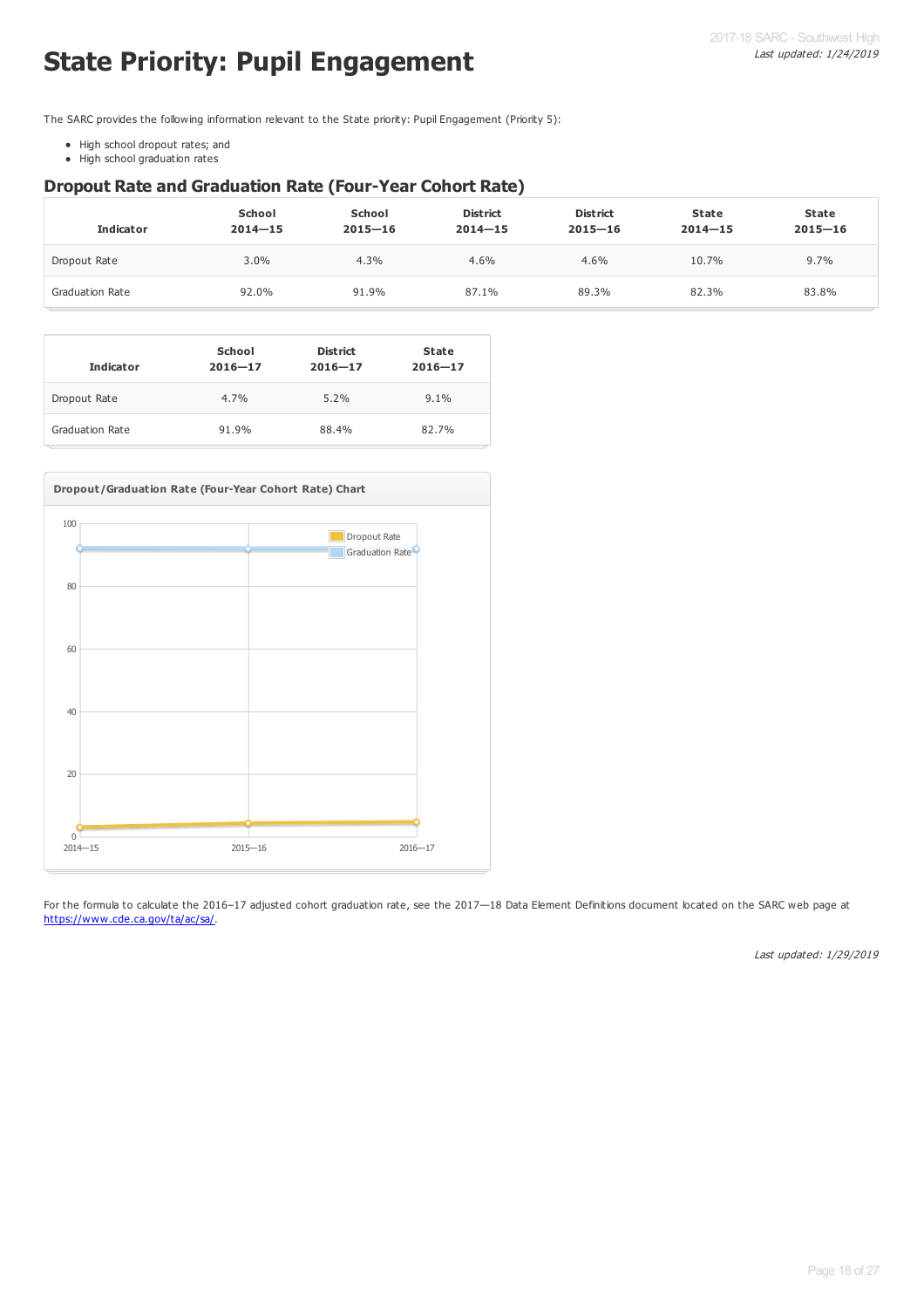### **Completion of High School Graduation Requirements - Graduating Class of 2017 (One-Year Rate)**

| <b>Student Group</b>                | School  | <b>District</b> | <b>State</b> |
|-------------------------------------|---------|-----------------|--------------|
| All Students                        | 96.3%   | 97.3%           | 88.7%        |
| <b>Black or African American</b>    | 100.0%  | 100.0%          | 82.2%        |
| American Indian or Alaska Native    | 100.0%  | 100.0%          | 82.8%        |
| Asian                               | 100.0%  | 100.0%          | 94.9%        |
| Filipino                            | $0.0\%$ | 0.0%            | 93.5%        |
| Hispanic or Latino                  | 96.7%   | 97.7%           | 86.5%        |
| Native Hawaiian or Pacific Islander | $0.0\%$ | 100.0%          | 88.6%        |
| White                               | 86.4%   | 90.0%           | 92.1%        |
| Two or More Races                   | 100.0%  | 50.0%           | 91.2%        |
| Socioeconomically Disadvantaged     | 100.0%  | 100.0%          | 88.6%        |
| English Learners                    | 81.8%   | 78.2%           | 56.7%        |
| Students with Disabilities          | 90.0%   | 96.2%           | 67.1%        |
| Foster Youth                        | 50.0%   | 50.0%           | 74.1%        |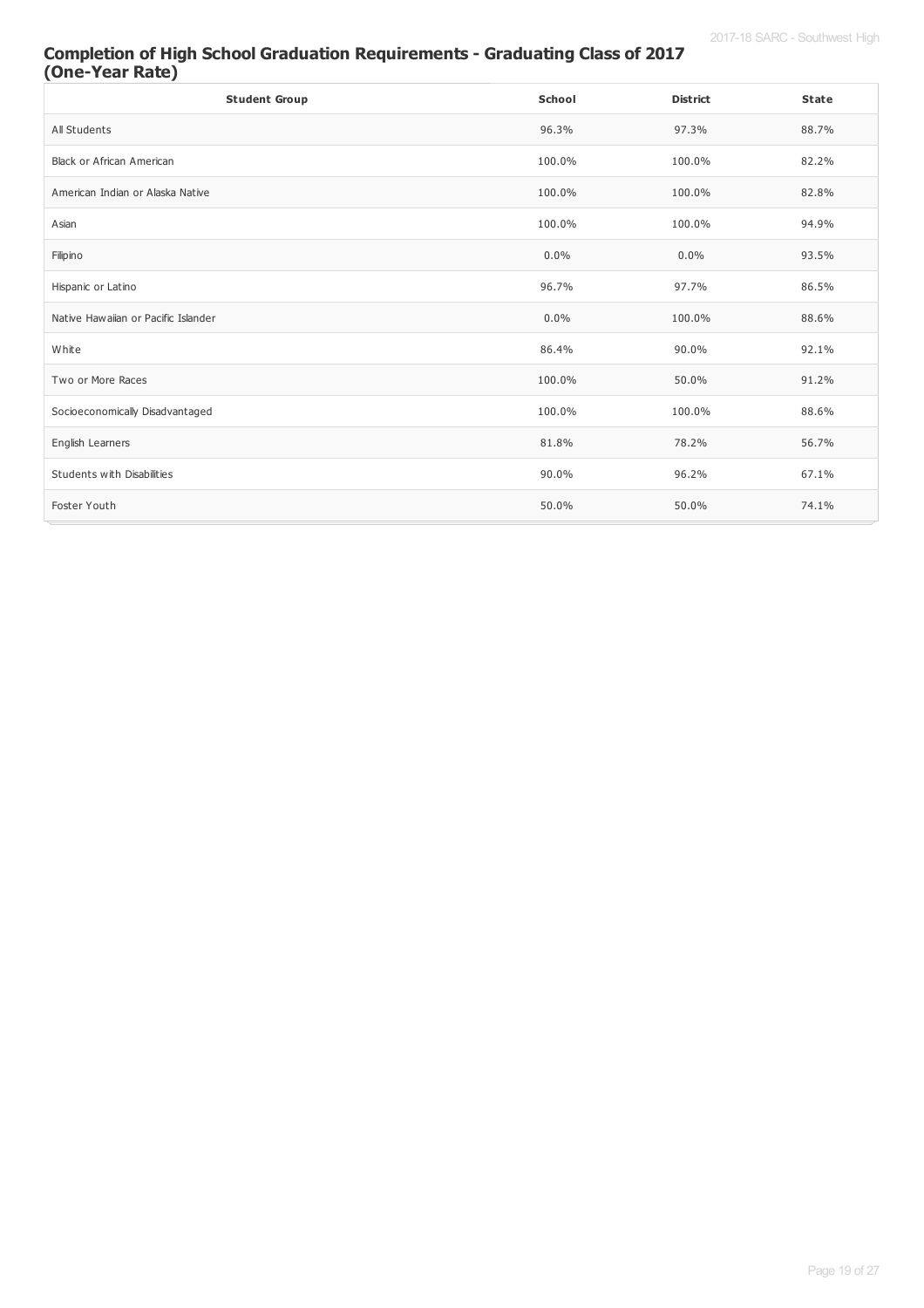# **State Priority: School Climate**

The SARC provides the following information relevant to the State priority: School Climate (Priority 6):

- Pupil suspension rates;
- Pupil expulsion rates; and
- Other local measures on the sense of safety

#### **Suspensions and Expulsions**

|             | School      | <b>School</b> | <b>School</b> | <b>District</b> | <b>District</b> | <b>District</b> | <b>State</b> | <b>State</b> | <b>State</b> |
|-------------|-------------|---------------|---------------|-----------------|-----------------|-----------------|--------------|--------------|--------------|
| Rate        | $2015 - 16$ | $2016 - 17$   | $2017 - 18$   | $2015 - 16$     | $2016 - 17$     | $2017 - 18$     | $2015 - 16$  | $2016 - 17$  | $2017 - 18$  |
| Suspensions | 3.9%        | 3.3%          | 3.2%          | 4.2%            | 4.3%            | 3.9%            | 3.7%         | 3.7%         | 3.5%         |
| Expulsions  | 0.1%        | $0.0\%$       | 0.0%          | $0.0\%$         | $0.0\%$         | $0.0\%$         | 0.1%         | 0.1%         | 0.1%         |





Last updated: 12/19/2018

## **School Safety Plan (School Year 2018—19)**

#### **School Safety Plan- School Year 2018-2019:**

Southwest is committed to providing a safe, attractive and orderly environment, which promotes student learning. To achieve this, the SHS School Safety Plan and Crisis Prevention Plan are reviewed and updated yearly with the staff and approved by the School Site Council and our School Board. The school conducts regularly scheduled fire drills and simulated crisis interventions. These are conducted in coordination with the Fire Marshal, Police Department and the Red Cross with the use of our new Catapult Emergency Management System. These departments meet with the administration quarterly to review drills and improve safety for our students. There are three full-time administrators, 94 full-time teachers, one school resource officer, two full-time and three part-time security personnel who share in supervision of the campus. Southwest High School maintains a closed campus. All visitors must sign in at the west gate and sign out upon leaving. Southwest High School provides all students and their families with discipline guidelines that are aligned with District policy and the California State Education Code. Both parents and students acknowledge that we are partners by signing and supporting our Student Compact. The district strictly enforces an antidiscrimination policy that prohibits harassment of students or staff based on race, gender, disability, religion, sexual orientation, age, ethnic group identification, ancestry, national origin, color or mental or physical disability. Southwest ASB has also implemented an Annual "Social Awareness Week" that promotes positive change on campus and empowers our students to be the positive change by providing inspiration and guidance. We are committed to secure a positive and safe learning environment for all students.

Southwest High School believes that successful discipline is based on mutual respect, with a focus on positive guidance. A recent student survey shows that SHS students feel safe on campus. Our School Safety Plan was last revised on January 09, 2019 and our School Site Council review is pending for February 04, 2019.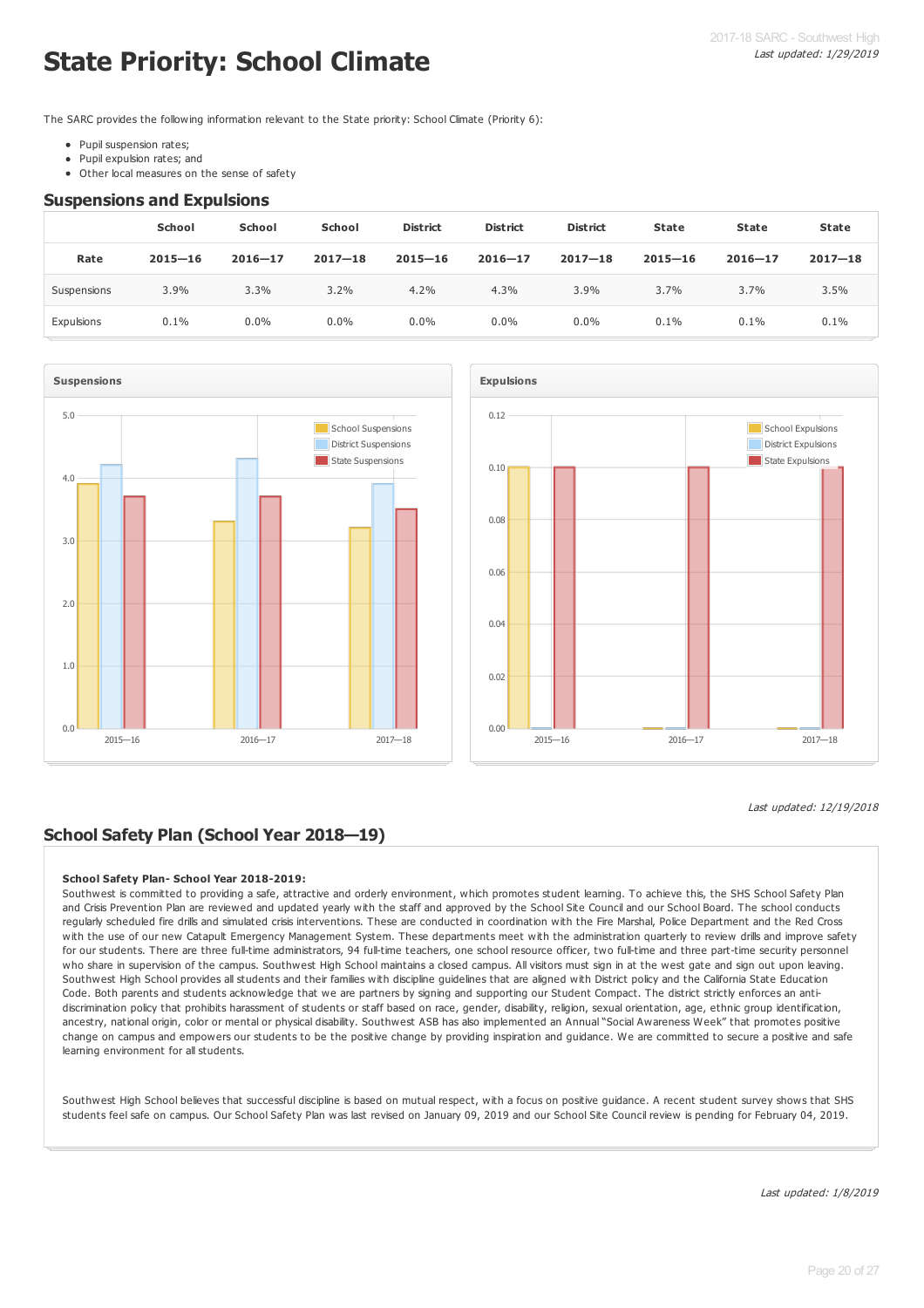# **D. Other SARC Information**

The information in this section is required to be in the SARC but is not included in the state priorities for LCFF.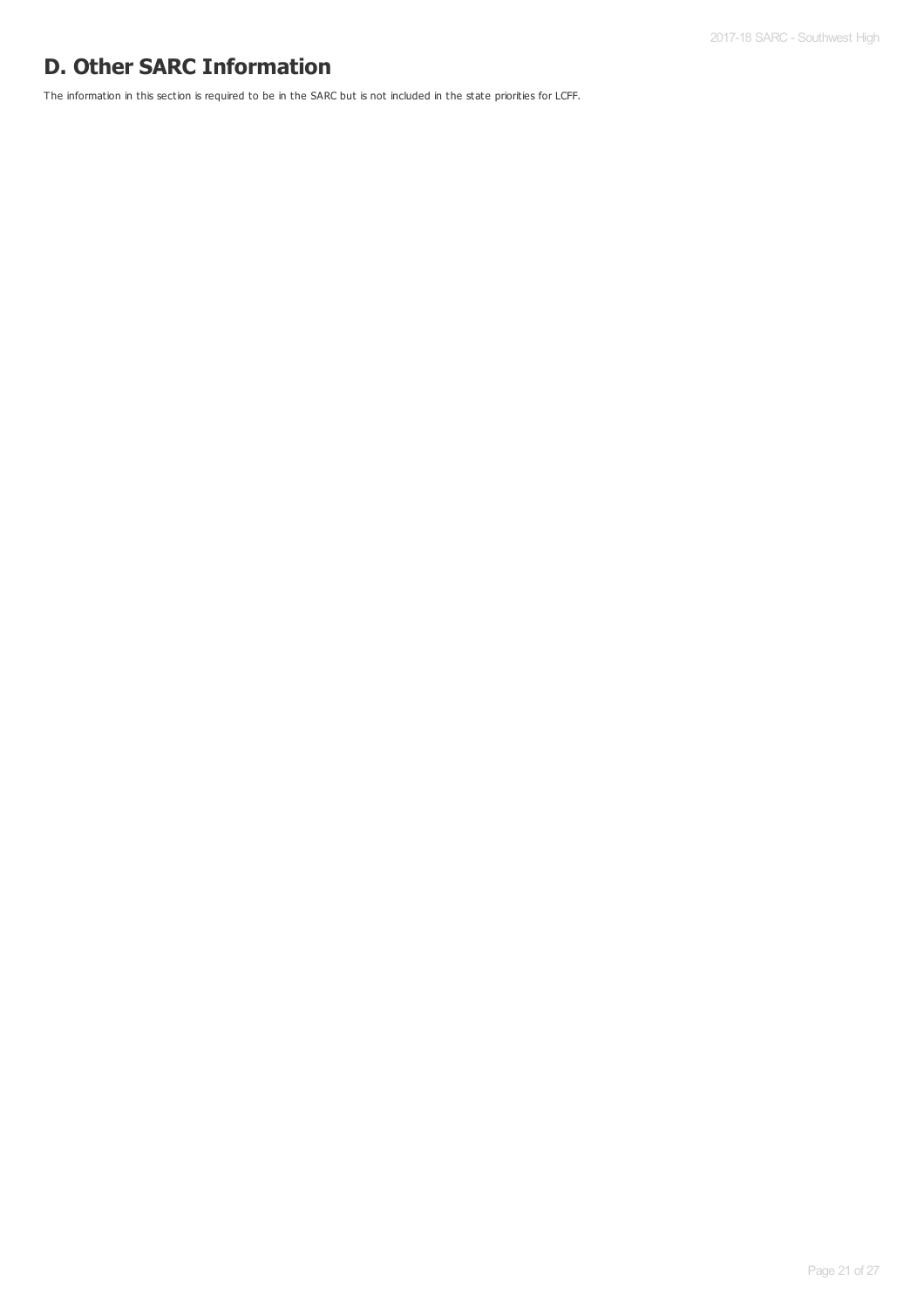### **Average Class Size and Class Size Distribution (Secondary) (School Year 2015—16)**

| Subject        | <b>Average Class Size</b> | Number of Classes *<br>$1 - 20$ | Number of Classes *<br>$21 - 32$ | Number of Classes *<br>$33+$ |
|----------------|---------------------------|---------------------------------|----------------------------------|------------------------------|
| English        | 25.0                      | 22                              | 67                               | $\overline{4}$               |
| Mathematics    | 29.0                      | 12                              | 34                               | 22                           |
| Science        | 27.0                      | 6                               | 53                               |                              |
| Social Science | 29.0                      | 10                              | 19                               | 24                           |

\* Number of classes indicates how many classrooms fall into each size category (a range of total students per classroom). At the secondary school level, this information is reported by subject area rather than grade level.

### **Average Class Size and Class Size Distribution (Secondary) (School Year 2016—17)**

| Subject        | <b>Average Class Size</b> | Number of Classes *<br>$1 - 20$ | Number of Classes *<br>$21 - 32$ | Number of Classes *<br>$33+$ |
|----------------|---------------------------|---------------------------------|----------------------------------|------------------------------|
| English        | 27.0                      | 20                              | 66                               | ∠                            |
| Mathematics    | 29.0                      | 9                               | 29                               | 28                           |
| Science        | 26.0                      | 11                              | 45                               |                              |
| Social Science | 29.0                      | 11                              | 19                               | 28                           |

\* Number of classes indicates how many classrooms fall into each size category (a range of total students per classroom). At the secondary school level, this information is reported by subject area rather than grade level.

## **Average Class Size and Class Size Distribution (Secondary) (School Year 2017—18)**

| Subject        | <b>Average Class Size</b> | Number of Classes *<br>$1 - 20$ | Number of Classes *<br>$21 - 32$ | Number of Classes *<br>$33+$ |
|----------------|---------------------------|---------------------------------|----------------------------------|------------------------------|
| English        | 27.0                      | 18                              | 73                               |                              |
| Mathematics    | 29.0                      | 10                              | 29                               | 32                           |
| Science        | 27.0                      | 11                              | 44                               | 4                            |
| Social Science | 28.0                      | 14                              | 13                               | 38                           |

\* Number of classes indicates how many classrooms fall into each size category (a range of total students per classroom). At the secondary school level, this information is reported by subject area rather than grade level.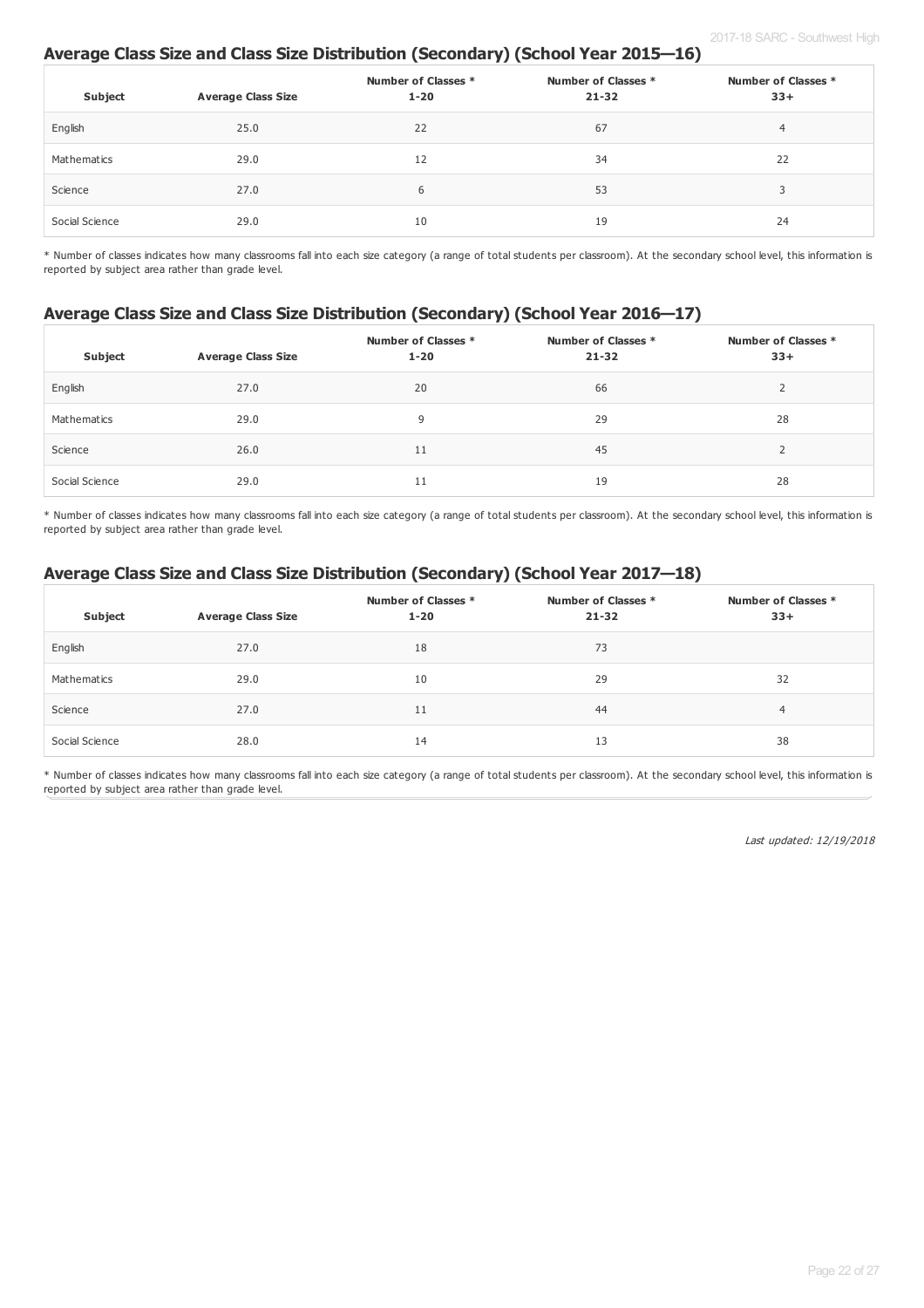## **Academic Counselors and Other Support Staff (School Year 2017—18)**

| <b>Title</b>                                        | Number of FTE* Assigned to School | Average Number of Students per Academic Counselor |
|-----------------------------------------------------|-----------------------------------|---------------------------------------------------|
| Academic Counselor                                  | 6.0                               | 360.0                                             |
| Counselor (Social/Behavioral or Career Development) | 1.0                               | N/A                                               |
| Library Media Teacher (Librarian)                   | 1.0                               | N/A                                               |
| Library Media Services Staff (Paraprofessional)     | 1.0                               | N/A                                               |
| Psychologist                                        | 1.0                               | N/A                                               |
| Social Worker                                       | 0.4                               | N/A                                               |
| Nurse                                               | 0.4                               | N/A                                               |
| Speech/Language/Hearing Specialist                  | 0.4                               | N/A                                               |
| Resource Specialist (non-teaching)                  | 1.0                               | N/A                                               |
| Other                                               | 1.0                               | N/A                                               |

Note: Cells with N/A values do not require data.

\*One Full Time Equivalent (FTE) equals one staff member working full time; one FTE could also represent two staff members who each work 50 percent of full time.

Last updated: 1/14/2019

## **Expenditures Per Pupil and School Site Teacher Salaries (Fiscal Year 2016—17)**

| Level                                         | <b>Total Expenditures Per Pupil</b> | <b>Expenditures Per Pupil</b><br>(Restricted) | <b>Expenditures Per Pupil</b><br>(Unrestricted) | <b>Average Teacher Salary</b>                       |
|-----------------------------------------------|-------------------------------------|-----------------------------------------------|-------------------------------------------------|-----------------------------------------------------|
| School Site                                   | \$12572.6                           | \$2379.8                                      | \$10192.8                                       | \$85390.6                                           |
| <b>District</b>                               | N/A                                 | N/A                                           | \$10453.5                                       | \$87485.0                                           |
| Percent Difference - School Site and District | N/A                                 | N/A                                           | $\qquad \qquad -$                               | $\hspace{0.05cm} -\hspace{0.05cm} -\hspace{0.05cm}$ |
| State                                         | N/A                                 | N/A                                           | \$6574.0                                        | \$79496.0                                           |
| Percent Difference - School Site and State    | N/A                                 | N/A                                           | $\hspace{0.05cm}$ – $\hspace{0.05cm}$           | $\hspace{0.05cm}$                                   |

Note: Cells with N/A values do not require data.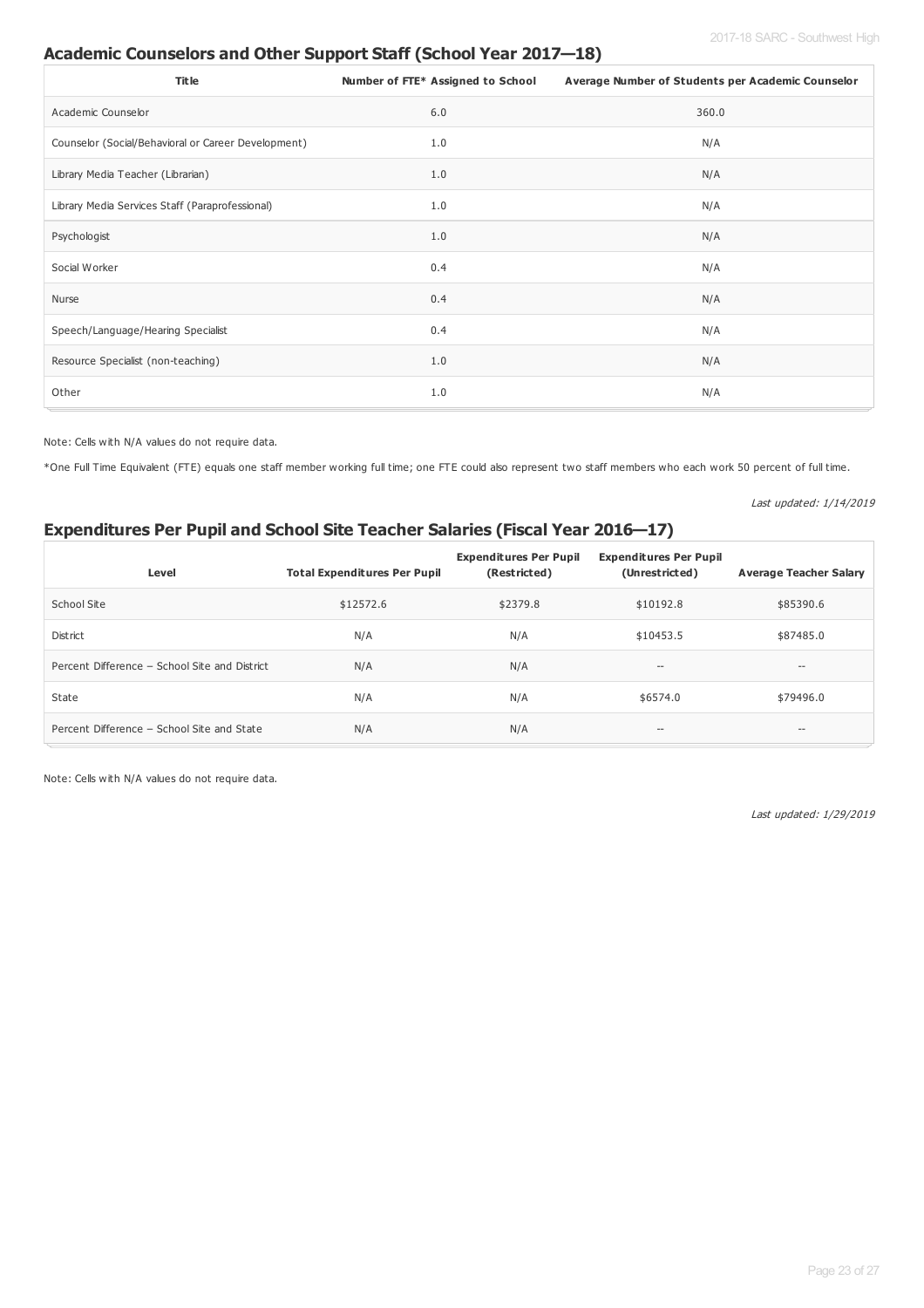#### **Types of Services Funded (Fiscal Year 2017—18)**

#### **STATE PROGRAMS:**

**ACHIEVEMENT VIA INDIVIDUAL DETERMINATION (AVID)** is a program to help prepare under-represented students for college. The three main parts of the program are academic instruction, tutorial support and motivational activities. The goal of AVID is to educate the "whole student" focusing on the following six important elements of education: students, faculty, curriculum, tutors, parents and community.

**CALIFORNIA SCHOOL AGE FAMILIES EDUCATION (Cal-SAFE)** Program, is designed to increase the availability of support services necessary for enrolled pregnant/parenting students to improve academic achievement and parenting skills and to provide a quality child care/development program for their children. This is a comprehensive, continuous and community-linked school-based program.

**SOUTHWEST ACADEMY FOR THE VISUAL AND PERFORMING ARTS PROGRAM (SAVAPA)** is a grant that establishes an academy for students to participate in a specialized curriculum including integrated core and technical classes taught by SAVAPA staff.

**THE IMPERIAL VALLEY REGIONAL OCCUPATIONAL** PROGRAM (IVROP) is a public education service which provides free, practical hands-on training, career guidance, job placement assistance and other supportive services to youth and adults. IVROP, one of 74 ROPs in California, is a joint powers entity formed by the Brawley Union, Calexico Unified, Calipatria Unified, Central Union, Holtville Unified, Imperial Unified and San Pasqual Valley Unified School Districts, and the Imperial County Office of Education.

**SOUTHWEST ACADEMY FOR CAREERS IN HEALTH SCIENCE (SACHS)** is a grant that establishes an academy for students to participate in a specialized curriculum in the field of Health Science.

**AGRICULTURE INCENTIVE GRANT** is a grant that provides resources for agriculture education programs, including classroom instruction, leadership, and supervised agricultural experience programs that prepare students for college or entrance into agricultural careers.

#### **FEDERAL PROGRAMS:**

**TITLE 1** is a program designed to expand and improve the educational opportunities of all students to succeed in the regular program. These services are intended to supplement, not take the place of, the regular education program for all students. The major goal of the program is to provide services, which improve all student achievement, especially disadvantaged students. These funds are also used to support supplemental educational services related to the school's federal Program Improvement (PI) staus. This program supports after school tutoring and transportation.

**TITLE II, Part A:** Teacher / Administrator Training and Recruiting is a program that supports and improves professional development for teachers and administrators. Also to improve and increase the number of highly qualified teachers and principals.

**TITLE II, Part D**: Enhancing Education Through Technology supports professional development and the use of technology.

**TITLE III, Part A:** Language Instruction for Limited English Proficient (LEP) Students. The purpose of this program is to supplement language instruction to help English learners attain English proficiency and meet academic performance standards.

**MIGRANT EDUCATION:** Our Migrant students are served according to the annual service agreement. Migrant students are offered after-school tutoring Monday through Thursday. This program helps ensure the success of our migrant students, it also provides summer sessions for those students that need to make up credits.

**CARL PERKINS- CAREER TECHNICAL EDUCATION** is a program that ensures all students have access to CTE courses, pathways, and programs of interest, workplace opportunities, highly skilled instructors, and facilities, and technologies that make all CTE options available regardless of location and enrollments limits.

#### **Types of Supplemental Services Funded:**

**Tutoring** is provided after school by the Title I Grant for English and Math via certificated teachers and college age tutors. The Migrant Program and the ELD program also offer tutoring with certificated teachers.

**Interventions for at risk students:** We offer a Supplemental Academic Support Class as an 8th period. Students are identified as being at risk of failing, are behind in credits, or have a low qpa. Parents are given an option to enroll students in this course where they receive additional support with all of their courses, they also learn organization skills as well as basic study skills to become successful in their classes.

**Tutors** in AVID classes provide targeted tutoring to all students enrolled in AVID classes.

**Computer labs** manned by a technology aide are open for student use before and after school in addition to the normal school day and are provided and staffed by categorical funding.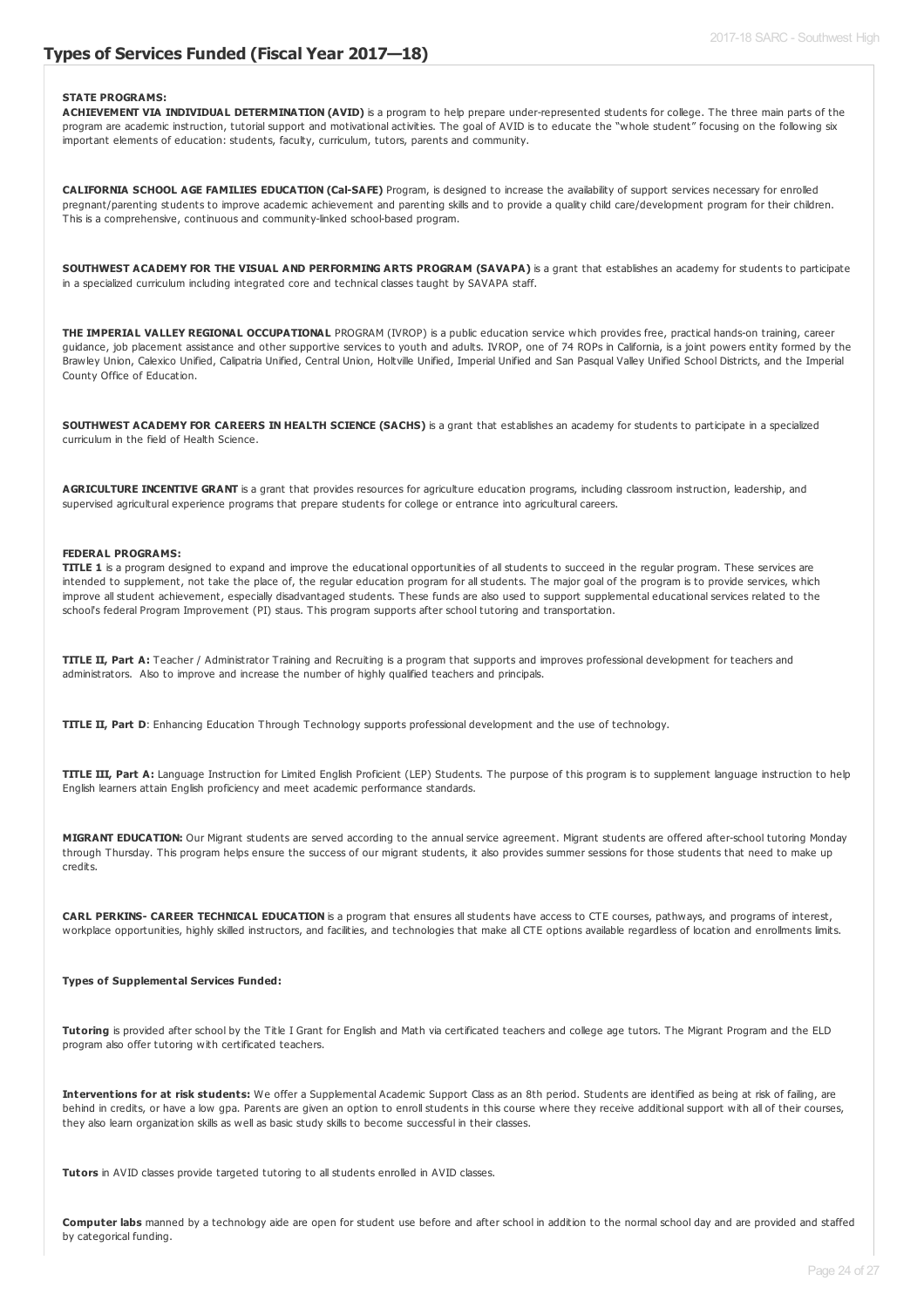The **Instructional Coach** position is funded by categorical funding to work with teachers and offer additional teaching strategies.

**English and math support classes** for "at-risk" sophomore English Learners (ALAS) and math support class for 9th grade students who have failed one year of Algebra I (AMAS).

**TIPS** classes provide additional tutoring for students who qualify for special education designations.

Library Services are available not only during class time but before school and after school during tutoring hours.

**Migrant Services** provide additional help for students through counseling and contracts utilizing the Cyber High program. MAPS (a TIPS and AVID-like class is offered for Migrant students to assist them in making progress toward graduation requirements and GPA improvement).

**Accelerated Math and Rosetta Stone (ELD)** programs are being utilized to provide individualized programs for students.

Teacher participation in **Student Support Team (SST)/** Individualized Learning Intervention meetings are held with students recommended for interventions. The parents and student are invited to attend. SST members, parents, student work together to determine resources available to ensure student success.

Teachers attending various professional development workshops to learn effective teaching strategies (i.e. Expository Reading and Writing, Common Core, Flipping the Classroom, AP/IB workshops, ELL Institute, etc.).

Services of a l**ibrarian** is a year round position, offering resources for students and staff.

Computers and printers available in classrooms, chomebook-carts available to core contents for student use and to provide supplemental instructional opportunities.

Books are available for diverse reading levels to provide all students an opportunity to read at their own level.

Services of a part-time (.04) **school nurse.**

Services of a full time **Student Resource Officer** on campus to assist in establishing a safe learning environment.

**CALSAFE program** for pregnant and parenting students

Supplemental materials and equipment above the departmental budgets are provided for classrooms to increase student engagement.

Field trips for motivation (i.e. trips to universities, work sites, team building activities)

**Credit Recovery** (through Edgenuity) is offered afterschool and during regular school hours for students needing to make up credits toward graduation.

#### Last updated: 1/24/2019

#### **Teacher and Administrative Salaries (Fiscal Year 2016—17)**

| Category                              | <b>District Amount</b> | <b>State Average For Districts In Same Category</b> |
|---------------------------------------|------------------------|-----------------------------------------------------|
| Beginning Teacher Salary              | \$51,143               | \$48,783                                            |
| Mid-Range Teacher Salary              | \$86,264               | \$80,177                                            |
| Highest Teacher Salary                | \$117,756              | \$104,535                                           |
| Average Principal Salary (Elementary) | \$                     | \$128,506                                           |
| Average Principal Salary (Middle)     | \$                     | \$154,350                                           |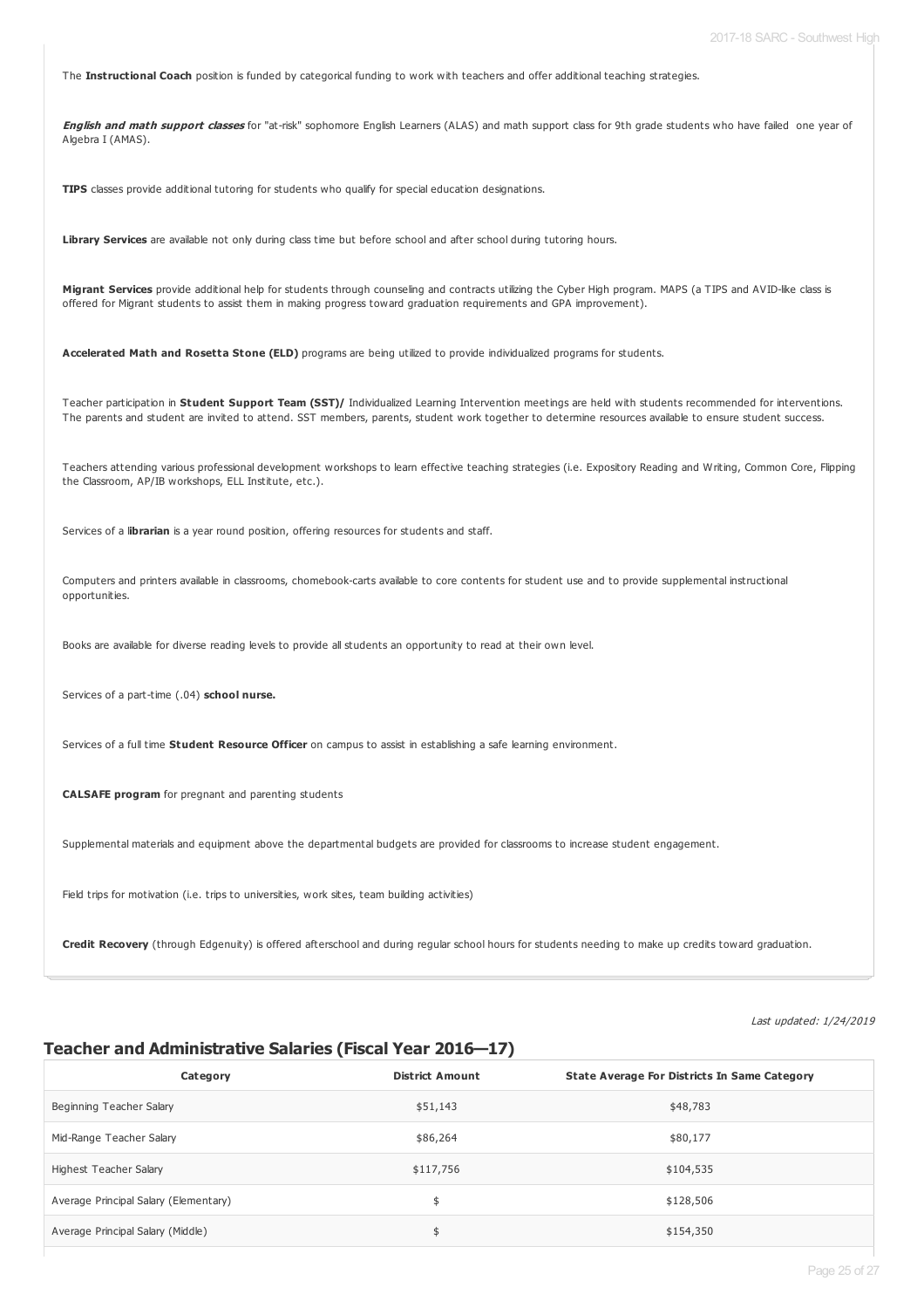| Average Principal Salary (High)               | \$141,683 | 2017-18 SARC - Southwest High<br>\$133,486 |
|-----------------------------------------------|-----------|--------------------------------------------|
| Superintendent Salary                         | \$179,112 | \$181,868                                  |
| Percent of Budget for Teacher Salaries        | 34.0%     | 32.0%                                      |
| Percent of Budget for Administrative Salaries | $4.0\%$   | $6.0\%$                                    |

For detailed information on salaries, see the CDE Certificated Salaries & Benefits web page at <https://www.cde.ca.gov/ds/fd/cs/>.